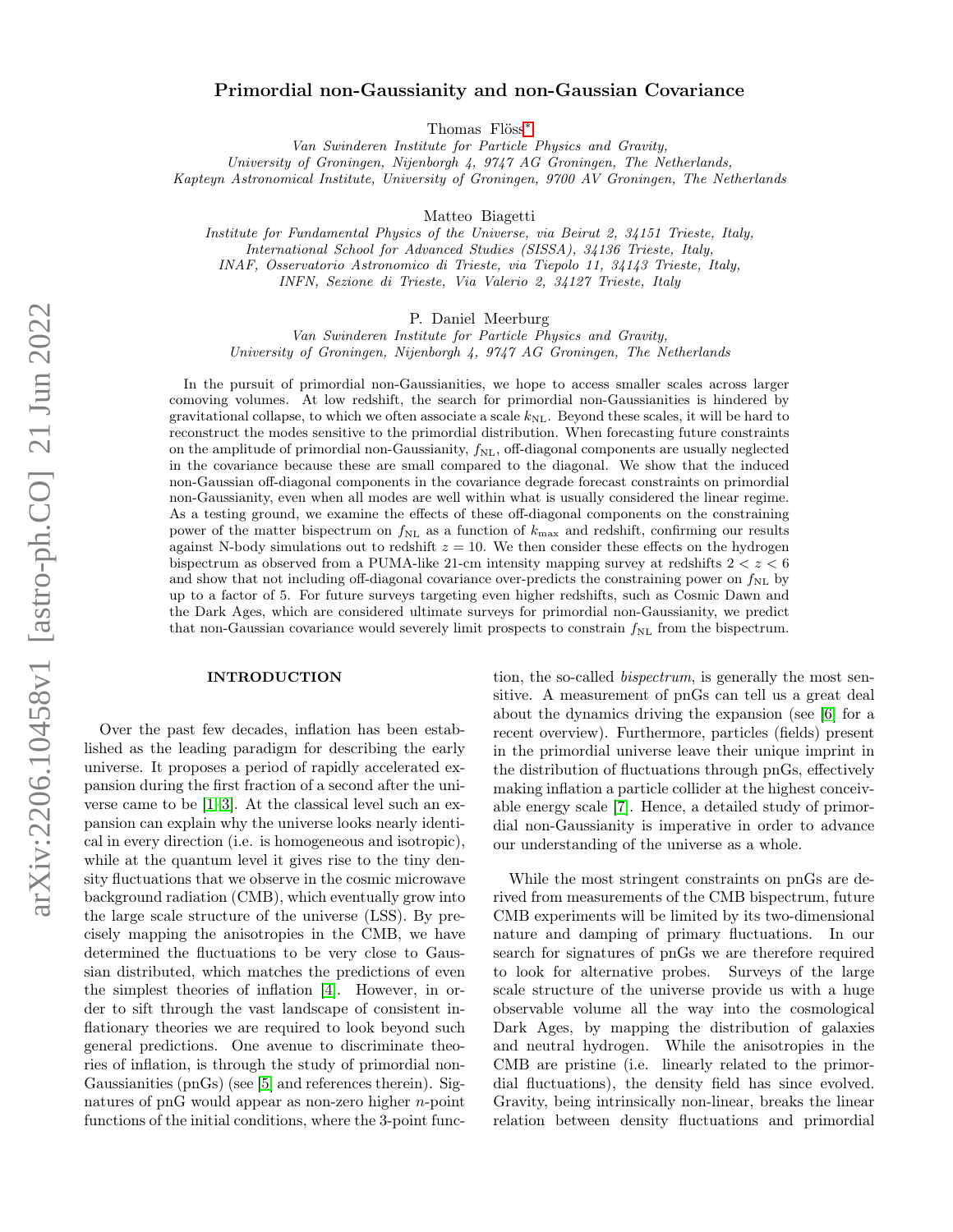initial conditions, giving rise to a number of complications. Firstly, even if the primordial fluctuations are purely Gaussian, the non-linear gravitational evolution introduces secondary non-Gaussianities (snGs), typically many orders of magnitude stronger than any primordial signal. Thus, an accurate modelling of snG is required in order to properly extract information about pnG. Furthermore, snGs introduce non-Gaussian covariance in the measurements, reducing the amount of unique information present in the data. Although the impact of non-Gaussian covariance has been appreciated at low redshifts [\[8](#page-9-7)[–17\]](#page-10-0), its relevance for high redshift surveys has typically been neglected [\[18](#page-10-1)[–24\]](#page-10-2). In this paper, we reassess this assumption and show that by not including non-Gaussian covariance in forecasts of the constraining power of the hydrogen bispectrum observed by a PUMA-like 21-cm intensity mapping experiment [\[21,](#page-10-3) [25\]](#page-10-4), one can underestimate the uncertainty in the linear regime by up to a factor of  $\sim$  5 and  $\sim$  2 for the local and equilateral type non-Gaussianity, respectively.

Conventions & Notation We denote spatial vectors as  $k_i$  and its magnitude as  $|\mathbf{k}_i| = k_i$ . Sums of momenta are written as  $\mathbf{k}_{1..n} = \sum_{1}^{n} \mathbf{k}_i$  e.g.  $\mathbf{k}_1 + \mathbf{k}_2 = \mathbf{k}_{12}$ . Momentum integrals are compactly written as  $\int \frac{d^3 \mathbf{k}_i}{(2\pi)^3} = \int_{\mathbf{k}_i}$  and  $\delta_D$ denotes the Dirac delta function. In order to compare to simulations of the matter bispectrum, our cosmology equals the fiducial cosmology of the QUIJOTE suite [\[26\]](#page-10-5). which closely resembles the 2018 Planck constraints [\[27\]](#page-10-6). For the analysis of the PUMA survey, we use the 2015 Planck constraints [\[28\]](#page-10-7) to match previous forecasts.

### THEORETICAL FRAMEWORK AND SETUP

In order to estimate the signal-to-noise for highredshift surveys observables, we need to introduce a few concepts. We are ultimately interested in constraining the early universe through primordial non-Gaussianities, thus we start off by defining correlations of primordial fluctuations, i.e. our signal of interest. Next, we introduce density perturbations, whose correlations at different positions in the sky are the building blocks of what we actually observe in high- (and low-) redshift surveys. Their dynamics driven by gravity determine the noise we need to overcome.

### Initial Conditions

Quantum fluctuations during the inflationary epoch cause the expansion to end at slightly different times in different places, giving rise to tiny scalar density fluctuations  $\zeta$  that source linear perturbations in the matter density field. In this way, linear fluctuations of the density field trace the primordial initial conditions of the

universe. Even a small non-Gaussianity in the distribution of primordial fluctuations serves as an important way to discriminate between different models of inflation. Furthermore, it allows one to directly probe the particle content and interactions of the inflationary epoch [\[7,](#page-9-6) [29\]](#page-10-8). Since such non-Gaussianities are constrained to be small by CMB observations [\[4\]](#page-9-3), in this work we consider only the first non-Gaussian statistic, which is the bispectrum. Hence, we require only the first two statistical moments of the primordial density distributions. In Fourier space, these are the power spectrum  $P_{\zeta}(k)$  and bispectrum  $B_{\zeta}(k_1, k_2, k_3)$ , defined as

<span id="page-1-0"></span>
$$
\langle \zeta_{\mathbf{k}_1} \zeta_{\mathbf{k}_2} \rangle = (2\pi)^3 \delta_D(\mathbf{k}_{12}) P_{\zeta}(k_1), \tag{1}
$$

$$
\langle \zeta_{\mathbf{k}_1} \zeta_{\mathbf{k}_2} \zeta_{\mathbf{k}_3} \rangle = (2\pi)^3 \delta_D(\mathbf{k}_{123}) B_{\zeta}(k_1, k_2, k_3). \tag{2}
$$

Different inflationary mechanisms give rise to distinct sizes and shapes of bispectra. It is customary to classify these bispectra into three main templates, the socalled local, equilateral and orthogonal templates, whose expressions are given in the Appendix, Eqs. [\(16\)](#page-6-0), [\(17\)](#page-6-0) and [\(18\)](#page-6-0). The local shape typically arises in models of multi-field inflation and peaks in squeezed triangle configurations  $k_1 \ll k_2 \sim k_3$ . The equilateral shape is typically generated by self-interactions of the inflaton field and peaks for equilateral configurations  $k_1 = k_2 = k_3$ . Finally, the orthogonal shape, along with the equilateral one, is a natural prediction of the Effective Field Theory (EFT) of (single field) inflation [\[30\]](#page-10-9) and peaks for both equilateral and flattened configurations  $k_1 = k_2 + k_3$ .

# Matter field and correlators

The primordial initial conditions serve as the seed for the distribution of matter in the universe. We can therefore study the initial conditions of the universe by studying fluctuations of the matter density field,  $\rho$ , defined as  $\delta(t, \mathbf{x}) = \rho(t, \mathbf{x})/\overline{\rho}(t) - 1$ , with  $\overline{\rho}$  the mean density in a volume. Similar to the primordial case, we define correlations of  $\delta(\mathbf{x})$  in Fourier space as

$$
\langle \delta_{\mathbf{k}_1} \delta_{\mathbf{k}_2} \rangle = (2\pi)^3 \delta_D(\mathbf{k}_{12}) P_\delta(k_1); \tag{3}
$$

$$
\langle \delta_{\mathbf{k}_1} \delta_{\mathbf{k}_2} \delta_{\mathbf{k}_3} \rangle = (2\pi)^3 \delta_D(\mathbf{k}_{123}) B_\delta(\mathbf{k}_1, \mathbf{k}_2, \mathbf{k}_3), \tag{4}
$$

$$
\langle \delta_{\mathbf{k}_1} \delta_{\mathbf{k}_2} \delta_{\mathbf{k}_3} \delta_{\mathbf{k}_4} \rangle = (2\pi)^3 \delta_D(\mathbf{k}_{1234}) T_\delta(\mathbf{k}_1, \mathbf{k}_2, \mathbf{k}_3, \mathbf{k}_4), \tag{5}
$$

where we assume all fluctuations to be at equal times. In this work, we also need the 4-point correlation function in Fourier space, known as the trispectrum, for the computation of the non-Gaussian covariance. Even in the absence of a primordial bispectrum, or higher-order primordial correlators, fluctuations in the matter field grow via gravitational instability and become non-linear, thereby sourcing the matter bispectrum, trispectrum and higher-order correlations. The dynamical equations for  $\delta$ describing this process can be solved perturbatively (see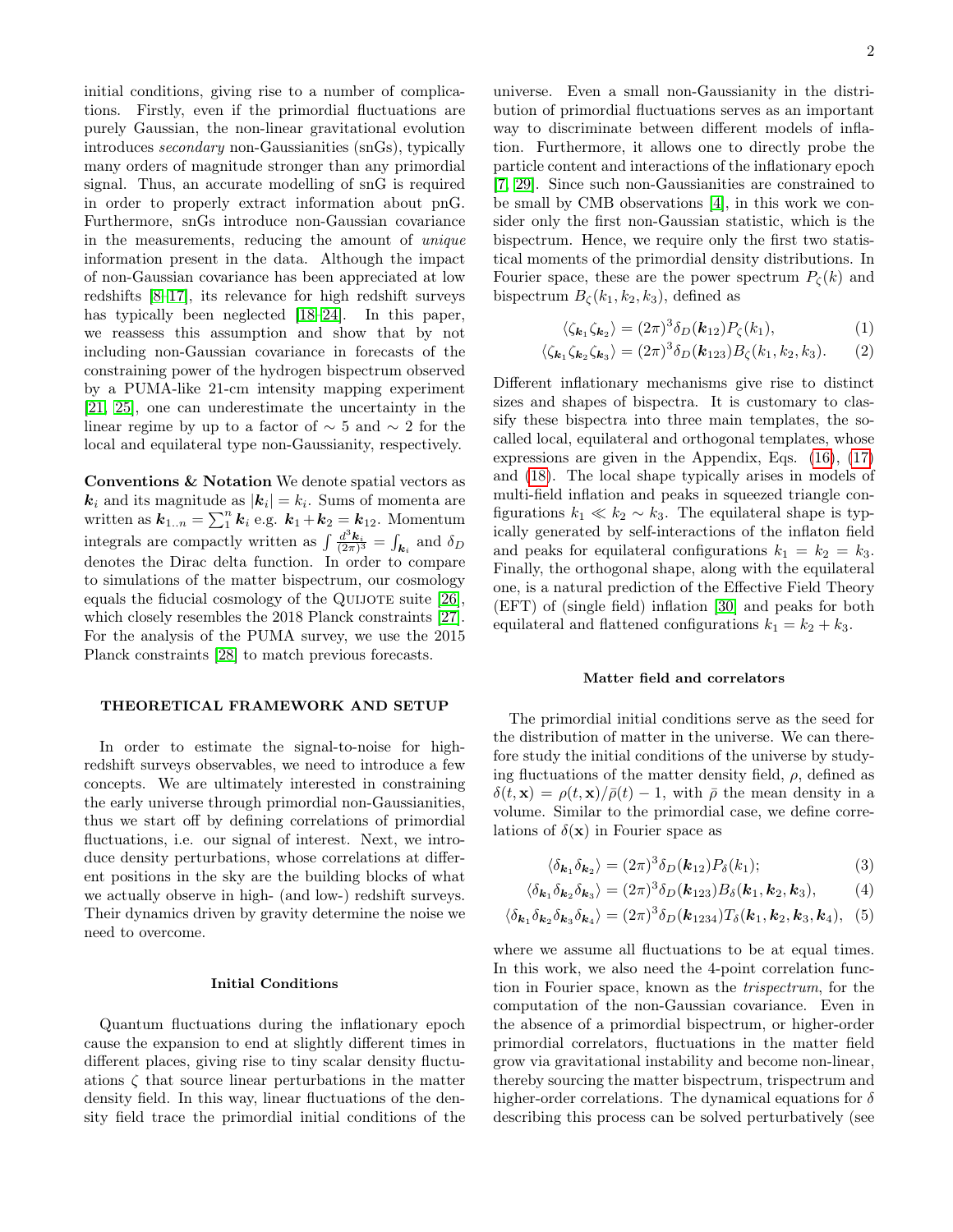e.g. [\[31\]](#page-10-10) for a review). This allows one to compute correlators analytically up to a mildy non-linear scale  $k_{\text{NL}}$ . One way to estimate this scale is by computing

<span id="page-2-4"></span>
$$
k_{\rm NL}(z) = \left[\frac{1}{6\pi^2} \int_0^\infty dk \ P_\delta^L(k, z)\right]^{-1/2},\tag{6}
$$

where  $P_{\delta}^{L}$  is the linear matter power spectrum as defined in Eq. [\(22\)](#page-6-1). We use this scale to confine ourselves to the linear regime [\[32\]](#page-10-11). The induced bi- and trispectrum in this framework are presented in Eq. [\(21\)](#page-6-2) and Eq. [\(23\)](#page-6-3) of the Appendix.

To complement the perturbative approach, we resort to N-body simulations of the universe at large-scales solving the dynamical equations for  $\delta$  numerically (see [\[33\]](#page-10-12) for a review). The advantage of N-body simulations is that they allow to directly measure correlations of  $\delta$  even at non-linear scales, and to test analytic predictions. The drawback is that they are computationally expensive to run. We make use of publicly available QUIJOTE simulations [\[26\]](#page-10-5) for our estimates of signal-to-noise at low redshift (i.e. up to  $z = 3$ ). For higher redshifts, as the non-linear scale is pushed to very small scales, instead of fully solving dynamical equations we resort to Monofonic [\[34\]](#page-10-13), which computes particle positions by solving thirdorder Lagrangian perturbation theory (3LPT) equations. Further details on how simulation data is used can be found in the Appendix.

### Fisher information and estimated uncertainty

In this section, we introduce the quantities we use to estimate the uncertainty on the amplitude of primordial non-Gaussianity,  $f_{\text{NL}}$ , from observations of the bispectrum.

Fisher matrix. A common way to quantify the information content of an observable is through the Fisher matrix. It encodes both the amount of information available from a measurement to constrain a parameter, as well as the correlation between different parameters. Given N measurements of an observable, which for us will be the matter or hydrogen bispectrum, and a set of parameters we want to constrain, p, the Fisher matrix is defined as

<span id="page-2-6"></span>
$$
F_{ab} = \sum_{TT'} \frac{\partial B_T}{\partial p_a} \left( C \right)_{TT'}^{-1} \frac{\partial B_{T'}}{\partial p_b},\tag{7}
$$

where  $T$  are triangle configurations in which the bispectra are measured, or calculated, B is the data vector of bispectra and  $C_{TT'}$  is the covariance of **B**, defined as

<span id="page-2-0"></span>
$$
C_{TT'} = \langle B_T B_{T'} \rangle - \langle B_T \rangle \langle B_{T'} \rangle. \tag{8}
$$

The estimated uncertainty on a parameter  $p_a$  is then defined as

$$
\sigma_{p_a} = \left(F^{-1}\right)^{1/2}_{a\,a},\tag{9}
$$

where  $F^{-1}$  indicates the matrix inverse of F.

N-body measurements. When using numerical simulations, we measure the matter bispectrum on a finite size box with periodic boundary conditions, such that in this case  $\delta_{\mathbf{k}}$  is a discrete Fourier transform of the density contrast. The bispectrum estimator then is defined as [\[35\]](#page-10-14)

<span id="page-2-2"></span>
$$
\hat{B}(k_1, k_2, k_3) \equiv \frac{k_F^3}{N_{tr}} \sum_{\mathbf{q} \in k} \delta_K(\mathbf{q}_{123}) \delta_{\mathbf{q}_1} \delta_{\mathbf{q}_2} \delta_{\mathbf{q}_3}, \qquad (10)
$$

being  $k_F = 2\pi/L$  the fundamental frequency in a cubic box of side  $L, N_{tr}$  gives the number of "fundamental triangles" formed by the vectors  $q_i$  satisfying the condition  $q_{123} = 0$  that belong in the "triangle bin" defined by the triplet of bin centers  $(k_1, k_2, k_3)$  and bin width  $\Delta k$  [\[36\]](#page-10-15).

The advantage of using N-body simulations is that the full covariance can be estimated numerically from a sample of simulations using Eq. [\(8\)](#page-2-0), where now the average  $\langle \cdot \rangle$  is over different realisations of the same simulation.

It is also straightforward to compute the Gaussian contribution only, i.e. the case where different modes are uncorrelated. This contribution is given by the product of three power spectra [\[37\]](#page-10-16)

<span id="page-2-3"></span>
$$
C_{TT'}^G \simeq \frac{(2\pi)^3 k_F^3}{V_{123}} s_{123} \,\hat{P}(k_1) \hat{P}(k_2) \hat{P}(k_3) \,\delta_{TT'} \quad (11)
$$

where T, T' denote triangle bins,  $V_{123} \simeq 8\pi^2 k_1 k_2 k_3 \Delta k^3$  is the volume of the bin,  $s_{123} = 1, 2, 6$  for scalene, isosceles and equilateral triangles respectively and  $P(k_i)$  are power spectrum measurements.

Limit of infinitely thin bins. At high redshifts, the non-linear scale  $k_{\text{NL}}$  is pushed to smaller scales. At fixed bin width  $\Delta k$ , this implies a wider range of scales explored, and consequently a larger data vector and covariance. In order to keep the calculations within reasonable computational cost, one solution is to widen the range of bins, and to sample wavenumbers in log space. Alternatively, we choose to go in the limit of infinitely thin bins and promote the sums to integrals, such that the Fisher matrix becomes

<span id="page-2-1"></span>
$$
F_{ab} = \int_{TT'} \frac{\partial B_T}{\partial p_a} C_{TT'}^{-1} \frac{\partial B'_T}{\partial p_b},\tag{12}
$$

where now the matter, or hydrogen, bispectrum are estimated using perturbation theory, as explained in the Appendix. Calculating Eq. [\(12\)](#page-2-1) now implies knowledge of the dependence on triangle configurations  $T, T'$ of the inverted full covariance matrix, which is typically hard to compute. In Appendix (Eqs. [\(28\)](#page-7-0) to [\(30\)](#page-7-1)) we outline a strategy that is based on splitting the covariance into Gaussian and non-Gaussian contributions,  $C = C_{\rm G} + C_{\rm nG}$ , and expanding the inverse as a Neumann series. We then approximate this series such that the Fisher matrix in the limit of thin bins becomes:

<span id="page-2-5"></span>
$$
F_{ab} = \frac{\left(F_{ab}^{\text{G}}\right)^2}{F_{ab}^{\text{G}} + \delta F_{ab}^{\text{nG}}},\tag{13}
$$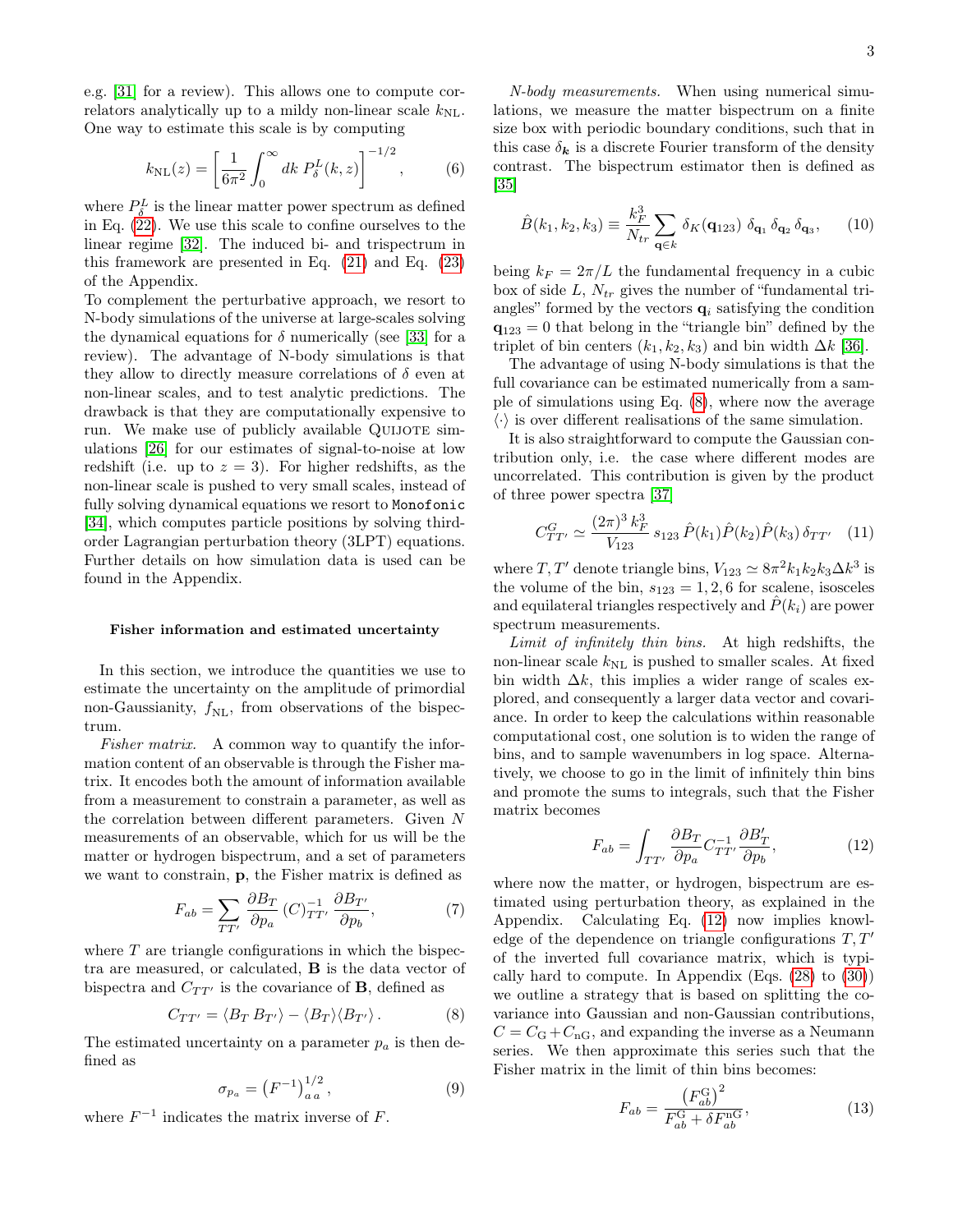where  $F_{ab}^{\text{G}}$  is the Fisher matrix computed using only the Gaussian covariance  $C_{\rm G}$  to compute the inverse covariance and  $\delta F_{ab}^{\text{nG}}$  is the non-Gaussian correction computed using as inverse the product of matrices  $-C_{\text{G}}^{-1}C_{\text{nG}}C_{\text{G}}^{-1}$ .

Model for the non-Gaussian covariance. The goal of this paper is to compute how  $\sigma$  varies for  $f_{NL}$  whether we are considering only the Gaussian term  $C_G$  or a more complete modelling of the covariance including non-Gaussian terms. As explained above, when using N-body simulations, the Gaussian and the full covariance are computed numerically. In the case of thin bins, we need to introduce a model of the bispectrum covariance. Inserting Eq.  $(10)$  into Eq.  $(8)$ , the computation involves the correlator of 6 fields in Fourier space, which can be combined in four different ways: the Gaussian term is the product of three power spectra ('PPP' term), given by Eq. [\(11\)](#page-2-3). Non-Gaussian terms are represented by either the product of two bispectra ('BB' term), or the product of a power spectrum and a trispectrum ('PT' term), or finally the connected 6-point function, the socalled pentaspectrum. The pentaspectrum is negligible in most practical cases (see [\[16\]](#page-10-17) for a rough estimate). The key point of this paper is to account for the 'BB' and 'PT' terms in signal-to-noise estimates at high redshifts. The 'BB' term, again assuming that correlators are slowly varying in the  $k$ -shells, can be written as

$$
C_{\mathrm{nG}}^{\mathrm{BB}} \simeq B_T B_{T'} (\Sigma_{TT'}^{11} + 8 \text{ perm}), \tag{14}
$$

where  $\Sigma^{ij}_{TT'}$  is a mode-counting factor that again depends on the shape of the triangles. The 'PT' term is similarly written. We calculate these terms for the matter bispectrum predictions using Eqs.  $(22)$ ,  $(21)$  and  $(23)$ . For the hydrogen bispectrum we use the following model for the covariance

<span id="page-3-0"></span>
$$
C \approx C_{\rm G} + 2 C_{\rm nG}^{\rm BB},\tag{15}
$$

where the 'PT' term is approximated to be equal to the 'BB' term, which is a good approximation for squeezed triangles for which the non-Gaussian terms are largest  $|16|$ .

# CONSTRAINING  $f_{NL}$  AT HIGH REDSHIFTS

The primary goal of this work is to show the importance of including non-Gaussian terms in the covariance when estimating the uncertainty to the primordial non-Gaussian amplitude  $f_{NL}$  in high-redshift surveys.

One could be tempted to neglect the non-Gaussian covariance at high redshifts on scales larger than  $k_{\text{NL}}$  at that redshift. In this linear regime one might expect modes of different wavelength to be mostly uncorrelated, such that the covariance is diagonal and Gaussian terms dominate. As we show in what follows, this intuition fails: off-diagonal terms become important well within what is typically considered the linear regime based on Eq.  $(6)$ .

# Uncertainty on  $f_{NL}$  from the matter bispectrum

As a testing ground, we first consider the matter bispectrum in real space as our observable and compute the estimated uncertainty of the primordial non-Gaussian amplitude  $f_{\text{NL}}$  for the primordial bispectra of the local, equilateral and orthogonal type as defined previously. In this setup,  $f_{\text{NL}}$  is the only parameter. When using finitesized bins, we evaluate the derivative  $\partial \mathbf{B}/\partial f_{\text{NL}}$  averaging over the bins (see Eq. [\(26\)](#page-7-2) of the Appendix), while in the case of infinitely thin bins the derivative is analytically computed directly from the templates Eqs. [\(16\)](#page-6-0), [\(17\)](#page-6-0) and [\(18\)](#page-6-0).

Figure [1](#page-4-0) shows the ratio of the estimated uncertainty computed with non-Gaussian over Gaussian covariance as a function of the maximum wavenumber  $k_{\text{max}}$ . The uncertainty computed using the infinitely thin bin approximation is shown in solid lines, while simulation measurements are shown as diamonds. Solid lines are computed up to the non-linear scale  $k_{\text{NL}}$  at that redshift. The uncertainty on local type non-Gaussianity is most affected by the introduction of off-diagonal covariance, increasing by a factor of  $\sim 5$  at  $k_{\text{max}} \approx k_{\text{NL}}$  for redshifts lower than  $z = 10$  and even higher at higher redshifts. This is because the off-diagonal covariance is largest for squeezed triangle configurations where the local type non-Gaussianity has most of its signal [\[16\]](#page-10-17) [\[38\]](#page-10-18). Equilateral non-Gaussianity is less affected, since most of its signal comes from equilateral triangle configurations whose covariance is large only when approaching non-linear scales. Still, the loss is almost a factor of 2 at  $z \lesssim 10$ . For a discussion and the results of the orthogonal bispectrum we refer to the Appendix.

It is important to note that these results do not imply that the uncertainty does not improve overall, since we are still able to access more modes as we increase  $k_{\text{max}}$ . Rather, our analysis shows that off-diagonal non-Gaussian covariance reduces the amount of information gained by probing smaller scales, or in other words, the signal-to-noise saturates. We show a clear representation of this fact in Figure [4](#page-8-0) in the Appendix, where we directly plot the uncertainty of  $f_{\text{NL}}$  including non-Gaussian terms as a function of  $k_{\text{max}}$  at different redshifts for a fictitious matter survey.

# Uncertainty on  $f_{NL}$  from the hydrogen bispectrum

To make contact with actual future observations, we consider a realistic PUMA-like intensity mapping survey setup. PUMA is a proposed 21-cm intensity mapping experiment aimed at measuring the distribution of neu-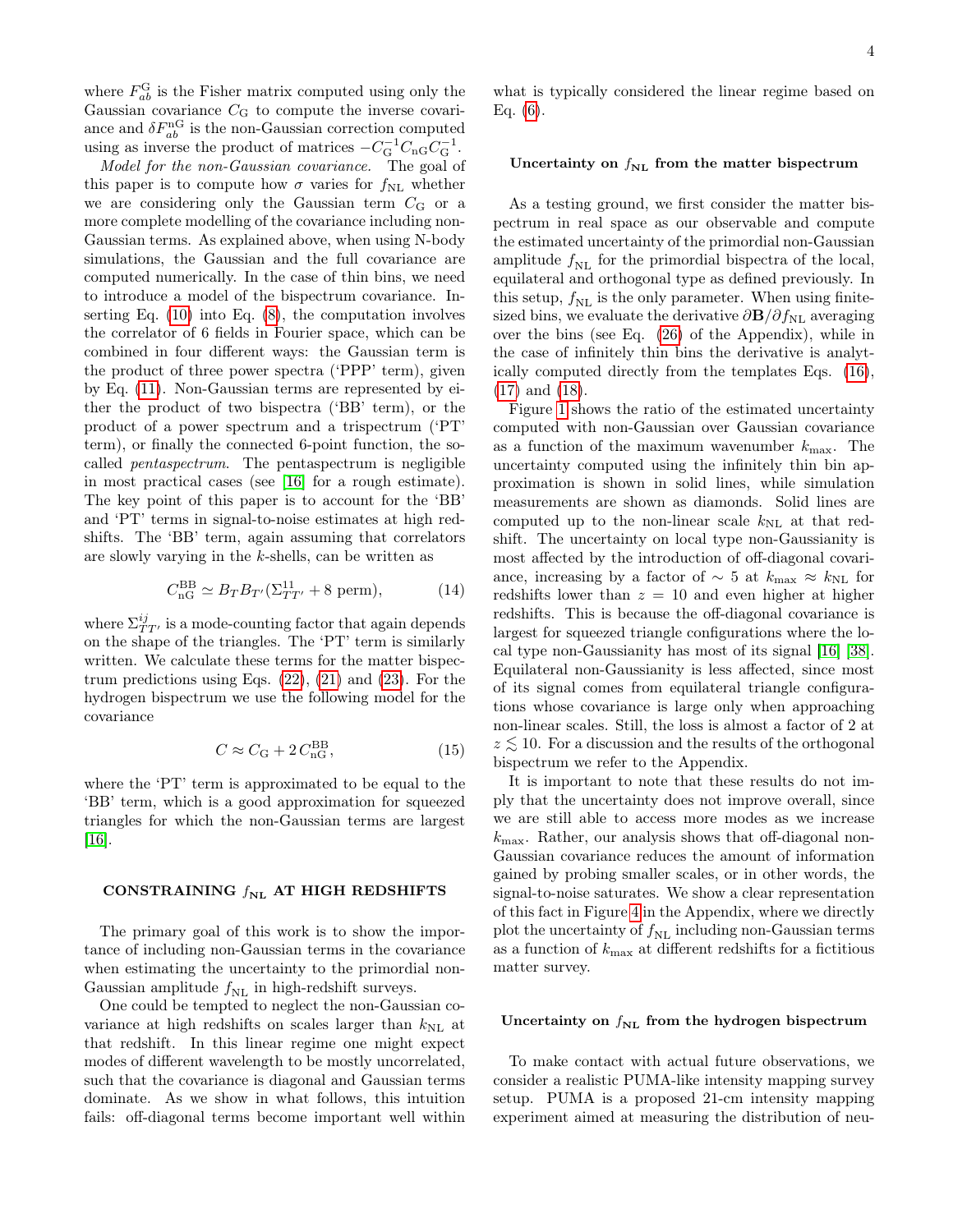

<span id="page-4-0"></span>FIG. 1. Estimate of relative increase in error on  $f_{NL}$  due to non-Gaussian covariance as a function of  $k_{\text{max}}$ . The diamonds present results obtained using the QUIJOTE simulations  $(z = 0, 3)$  or 3LPT  $(z = 10)$ . Note the different scales on the vertical axes. The local bispectrum is expected to be significantly affected when accounting for non-diagonal covariance even at very high redshifts. Solid lines are estimated up to the non-linear scale  $k_{\text{NL}}$  at each redshift. For  $z = 0$ and 3 the simulation results are also shown up to the nonlinear scale, while for  $z = 10$  they are shown up to the scale at which shot-noise becomes a significant contribution to the covariance.

tral hydrogen through the 21-cm hyperfine transition between redshift 2 and 6. One of the key science drivers for PUMA is to provide better constraints on primordial non-Gaussianity with respect to the CMB [\[25\]](#page-10-4) (see also Figure 5 in [\[6\]](#page-9-5) for a comparison to other future surveys). As compared to the simplified scenario considered in Figure [1,](#page-4-0) the calculation of the estimated uncertainty in this case involves several complications. First of all, neutral hydrogen is a biased tracer of the matter field. This introduces additional non-linearities and we need to define a set of nuisance (bias) parameters that are fixed through observations (see [\[39\]](#page-10-19) for a review). Secondly, we need to compute correlators in redshift space, taking into account the survey geometry and foregrounds. Lastly, the presence of primordial non-Gaussianity introduces additional bias parameters. This last effect famously appears already at the power spectrum level for the local template, known as scale dependent bias ([\[40–](#page-10-20)[42\]](#page-10-21) and [\[43\]](#page-10-22) for a recent review). For this reasons, forecasts of  $\sigma(f_{NL})$  depend sensitively on many assumptions, and would need to include the tracer power spectrum in order to be realistic. Here we limit ourselves to calculate the uncertainty using the tracer bispectrum only, rather than performing a full forecast, since our goal is to show the loss of constraining power due to the inclusion of non-Gaussian covariance on the bispectrum [\[44\]](#page-10-23). For our computations, we follow the setup presented in [\[21\]](#page-10-3). We take into account foreground noise, which effectively limits the largest scale accessible by the survey in each redshift bin, as described in the Ap-pendix Eqs. [\(31\)](#page-8-1) and [\(32\)](#page-8-2). In this setup, beside  $f_{\rm NL}$  the hydrogen bispectrum is a function of 7 parameters: three bias parameters, two shot-noise parameters, the dimensionless linear growth rate f and the velocity dispersion  $\sigma_v$ . We compute the fiducial value of these parameters as a function of redshift following [\[21,](#page-10-3) [45\]](#page-10-24) and the expression for the hydrogen bispectrum is found in the Appendix, Eq. [\(34\)](#page-9-8). We also calculate the hydrogen power spectrum, given in Eq. [\(33\)](#page-9-9), as we use it to compute the Gaussian covariance. To compute the non-Gaussian covariance, we use the model of Eq. [\(15\)](#page-3-0). We then proceed in computing the Fisher matrix, which is estimated in the thin bins form of Eq. [\(13\)](#page-2-5). We marginalise over all the 7 nuisance parameters entering the bispectrum as described in Eq. [\(36\)](#page-9-10) of the Appendix.

Figure [2](#page-5-0) shows the ratio of the estimated uncertainty computed using a non-Gaussian covariance over a Gaussian approximation for the local and equilateral type non-Gaussianities as a function of redshift for a PUMA-like experiment. We compute the uncertainty for two different values of  $k_{\text{max}}$ , corresponding to  $0.5 k_{\text{NL}}$  (dashed lines) and  $0.75 k_{\text{NL}}$  (solid lines), as we expect Eq. [\(6\)](#page-2-4) to be less accurate for tracers. Our results show that even for a more conservative choice of  $k_{\text{max}} = 0.5 k_{\text{NL}}$ , the effect is significant. The increase in uncertainty ranges from a factor of 2 to a factor of 5 for local type non-Gaussianity. We therefore conclude previous forecasts on constraining  $f_{\rm NL}$  at high-redshift are too optimistic [\[18,](#page-10-1) [20–](#page-10-25)[23\]](#page-10-26) and non-Gaussian covariance will have to be considered in order to produce more realistic forecasts. A similar estimation for a generic biased tracer was per-formed in [\[46\]](#page-10-27) up to  $z = 10$  and shows qualitative agreement with Figure [2.](#page-5-0)

# DISCUSSION AND CONCLUSIONS

We studied the impact of non-Gaussian terms in the covariance on measurements of cosmological correlators. Specifically, we aim to quantify the effect on the estimated uncertainty of the primordial non-Gaussian amplitude  $f_{\text{NL}}$  when using the bispectrum at high redshift as an observable. Because off-diagonal components are small compared to the diagonal, most studies have typ-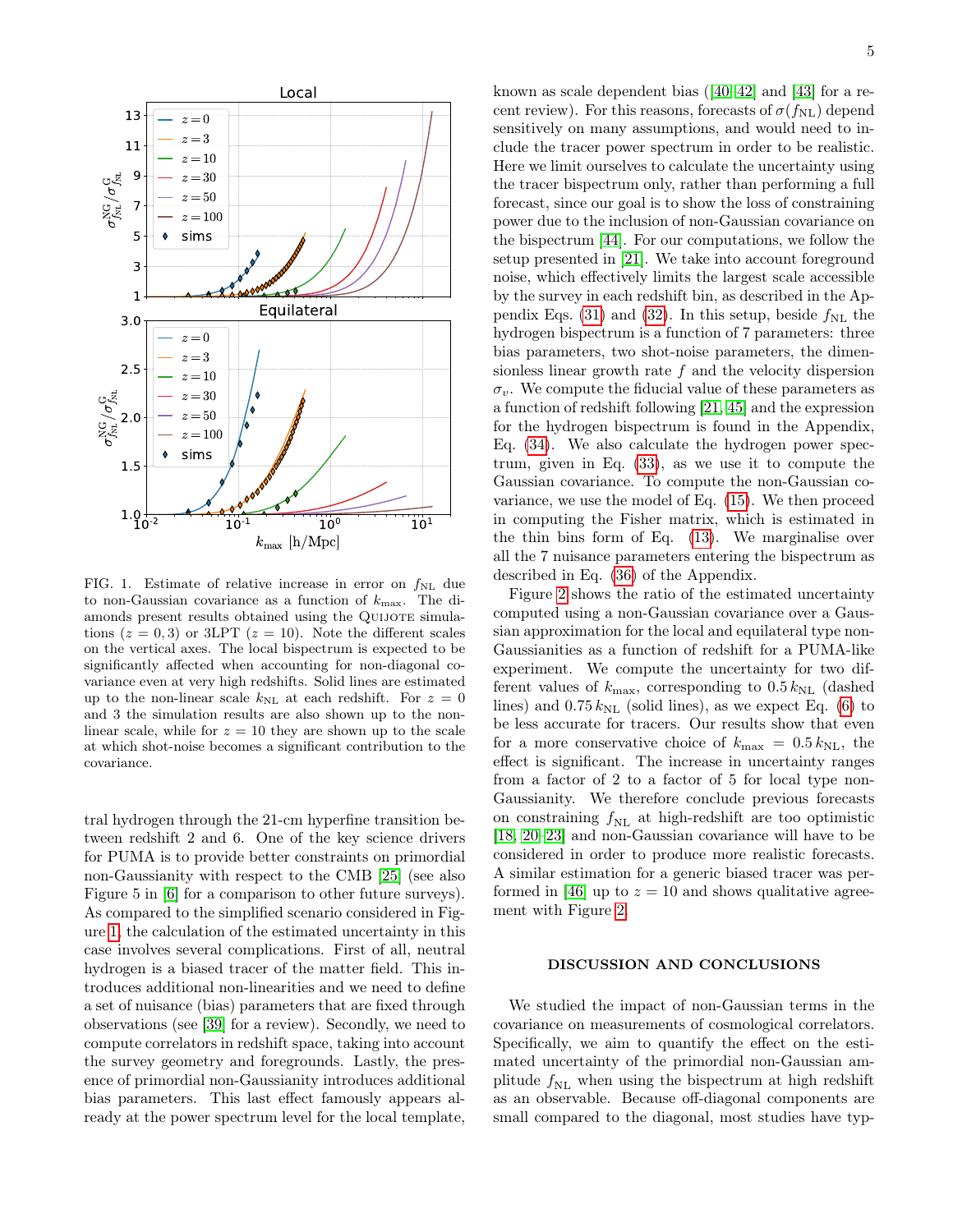

<span id="page-5-0"></span>FIG. 2. Estimate of relative increase in error on the non-Gaussian amplitude  $f_{\text{NL}}$  due to non-Gaussian covariance of the hydrogen bispectrum, as a function of redshift for a PUMA-like experiment when marginalising over the 7 additional parameters of the hydrogen bispectrum. We show the results for  $k_{\text{max}} = 0.75 k_{\text{NL}}$  (solid lines) and  $k_{\text{max}} = 0.5 k_{\text{NL}}$ (dashed lines).

ically neglected this covariance. We showed that, when looking at the information content, there is a significant impact on the constraining power on primordial non-Gaussianity due to this non-Gaussian mode coupling, even at high redshifts and well below the non-linear scale as defined in Eq. [\(6\)](#page-2-4).

We have first computed the effect of non-Gaussian covariance on  $\sigma_{f_{\rm NL}}$  using the matter bispectrum in real space and then performed a more realistic estimation using the hydrogen bispectrum as measured from a PUMAlike experiment. This proposed 21-cm intensity mapping experiment has the potential to constrain primordial bispectra to reach beyond constraints set by the CMB. Yet, our analysis shows that not accounting for the full covariance can overestimate the constraining power of the hydrogen bispectrum measured by PUMA up to a factor of 5 for local type non-Gaussianity and 2 for equilateral. For local type non-Gaussianity, the primary observable is actually the tracer power spectrum, thanks to the socalled scale dependent bias, which we do not include in our analysis. Nevertheless, our results imply that combining it with the bispectrum does not help as much as it is expected to considering a Gaussian covariance only. Moreover, they motivate including the bispectrum-power spectrum cross covariance in the joint analysis, which is also a non-Gaussian contribution [\[16\]](#page-10-17). Overall, our result suggests we should reconsider some of the existing forecasts and make sure the projected numbers are not overly optimistic for future high redshift surveys such as PUMA, MegaMapper [\[47\]](#page-10-28) and the Maunakea Spectroscopic Explorer [\[48\]](#page-10-29).

Future constraints on primordial non-Gaussianities will depend on our ability to extract information from large scale structures. Intuitively, the main obstacle to constrain primordial spectra is set by the non-linear scale which estimates when loop-corrections become important. Here we show that for the Fisher information on  $f_{\text{NL}}$  it is important to account for non-Gaussian bispectrum covariance, even for modes that are still considered linear. The results are comparable to what was found for measurements of the CMB bispectrum, where lensing induced off-diagonal covariance is the main limitation as we start to measure smaller scales and increase the number of accessible modes.

For the CMB, it was shown that the lensing induced covariance can be accounted for by delensing the data before applying the standard estimators [\[49\]](#page-10-30). The analogy here would be to "degravitate" the data, a technique that is well established in studies of the Baryon Acoustic Oscillations in galaxy surveys [\[50\]](#page-10-31). It might be possible to explore this option at high redshifts, where the physics is still perturbatively tractable. At lower redshifts however, it likely suggests that existing estimators are sub-optimal or that we have adopted inefficient summary statistics that need to be revisited. Similar conclusions were drawn in Ref. [\[51\]](#page-10-32). Applying reconstruction methods [\[52\]](#page-10-33) or using simulations (e.g. through simulation based inference [\[53\]](#page-10-34)) [\[54](#page-10-35)[–58\]](#page-10-36), both active fields of investigation, will certainly help to establish to what degree we have to modify our analysis tools in search for signs of primordial non-Gaussianity.

The code used to produce the results in this work is publicly available [\[59\]](#page-10-37).

# ACKNOWLEDGEMENTS

The authors would like to thank Emanuele Castorina, Will Coulton, Simon Foreman, Dionysios Karagiannis, Emiliano Sefusatti and Anže Slosar for useful discussions and comments on a draft. While finalising this work, we became aware of related work by Coulton et al. [\[51\]](#page-10-32) and thank the authors for sharing their draft ahead of submission. We would also like to thank Francisco Villaescusa-Navarro and the whole QUIJOTE team for making the simulation suite available. We thank the Center for Information Technology of the University of Groningen for their support and for providing access to the Peregrine high performance computing cluster. T.F is supported by the Fundamentals of the Universe research program within the University of Groningen. M.B acknowledges support from the Netherlands Organization for Scientific Research (NWO), which is funded by the Dutch Ministry of Education, Culture and Science (OCW) under VENI grant 016.Veni.192.210. P.D.M acknowledges support from the Netherlands organization for scientific research (NWO) VIDI grant (dossier 639.042.730).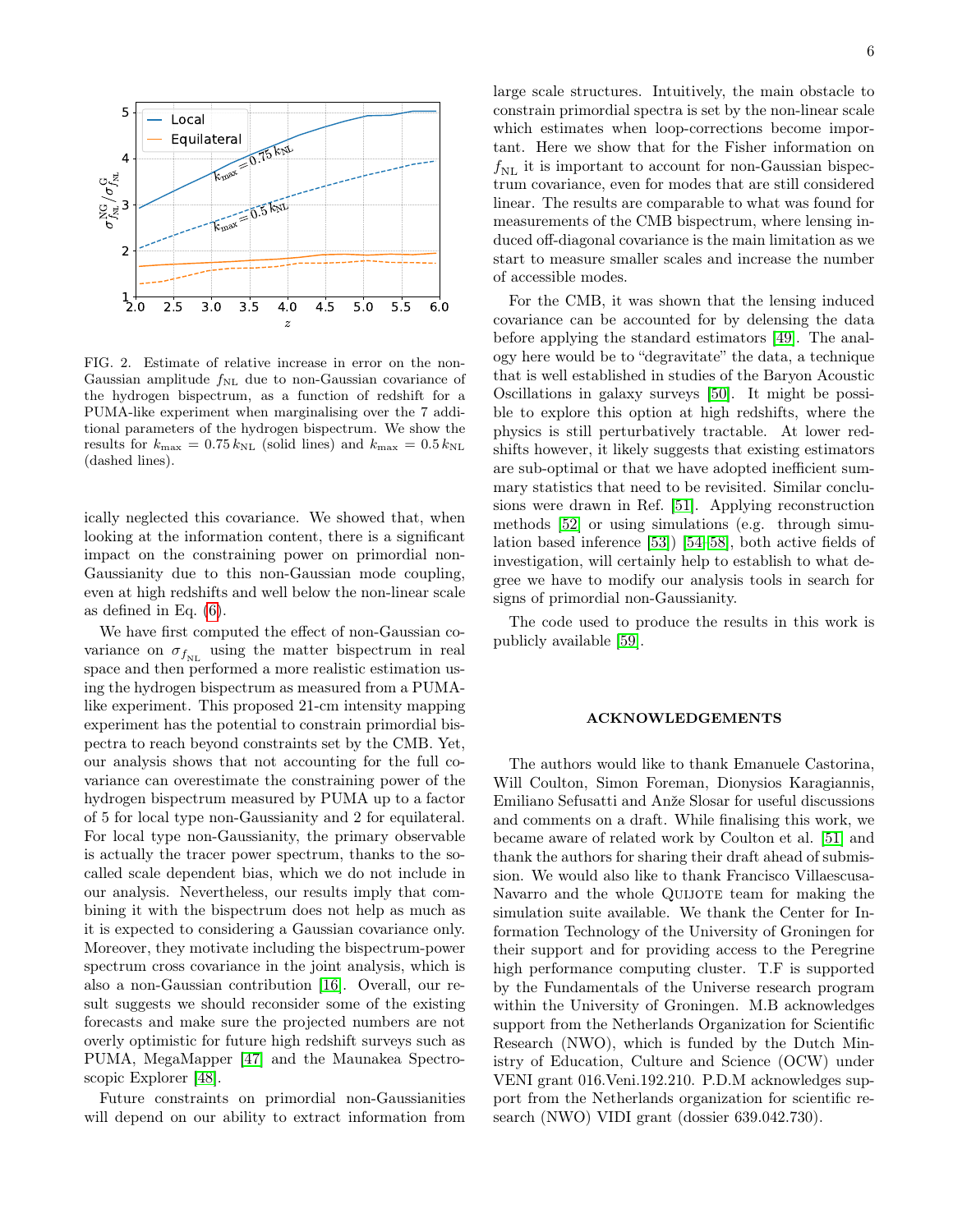### Primordial Bispectra

The local, equilateral and orthogonal bispectrum templates are given by:

<span id="page-6-0"></span>
$$
B_{\zeta}^{\text{loc}}(k_1, k_2, k_3) = \frac{6}{5} f_{\text{NL}}^{\text{loc}}(P_{\zeta,1} P_{\zeta,2} + P_{\zeta,1} P_{\zeta,3} + P_{\zeta,2} P_{\zeta,3})
$$
(16)

$$
B_{\zeta}^{\text{equil}}(k_1, k_2, k_3) = \frac{18}{5} f_{\text{NL}}^{\text{equil}} \left( -(P_{\zeta,1} P_{\zeta,2} + 2 \text{ perms.}) - 2P_{\zeta,1}^{2/3} P_{\zeta,2}^{2/3} P_{\zeta,3}^{2/3} + (P_{\zeta,1}^{1/3} P_{\zeta,2}^{2/3} P_{\zeta,3} + 5 \text{ perms.}) \right)
$$
 (17)

$$
B_{\zeta}^{\text{ortho}}(k_1, k_2, k_3) = \frac{18}{5} f_{\text{NL}}^{\text{ortho}} \left( -3(P_{\zeta,1} P_{\zeta,2} + 2 \text{ perms.}) - 8P_{\zeta,1}^{2/3} P_{\zeta,2}^{2/3} P_{\zeta,3}^{2/3} + 3(P_{\zeta,1}^{1/3} P_{\zeta,2}^{2/3} P_{\zeta,3} + 5 \text{ perms.}) \right), \quad (18)
$$

where we introduced the shorthand notation  $P_{\zeta,1}$  =  $P_{\zeta}(k_1)$ . Note that although Eq. [\(2\)](#page-1-0) demonstrates that the primordial bispectrum can in principle depend on the full three-momenta, for the above primordial shapes there is no angular dependence and they only depend on the magnitudes of the triangle's momenta (i.e. the shape of the triangle).

### Standard Perturbation Theory at Tree Level

Within the perturbative regime, gravitational interactions can be treated within the framework of Standard Perturbation Theory (SPT). For an extensive review we refer to e.g. [\[31\]](#page-10-10). Here we will present only the results relevant to our work. Since we require the gravitational trispectrum, we expand the density field to third order:

$$
\delta_{\mathbf{k}}(z) = \delta_{\mathbf{k}}^{(1)}(z) + \delta_{\mathbf{k}}^{(2)}(z) + \delta_{\mathbf{k}}^{(3)},\tag{19}
$$

where the super-script denotes the order of the perturbation. Solving the evolution equations order by order in perturbations one finds (dropping the explicit timedependence):

$$
\delta_{\mathbf{k}}^{(2)} = \int_{\mathbf{q}} F_2(\mathbf{q}, \mathbf{k} - \mathbf{q}) \delta_{\mathbf{q}}^{(1)} \delta_{\mathbf{k} - \mathbf{q}}^{(1)},
$$
  

$$
\delta_{\mathbf{k}}^{(3)} = \int_{\mathbf{q}_1, \mathbf{q}_2} F_3(\mathbf{q}_1, \mathbf{q}_2, \mathbf{k} - \mathbf{q}_{12}) \delta_{\mathbf{q}_1}^{(1)} \delta_{\mathbf{q}_2}^{(1)} \delta_{\mathbf{k} - \mathbf{q}_{12}}^{(1)}.
$$
 (20)

These higher order perturbations will induce the gravitational correlations. At tree level then, the bispectrum of the density field as due to gravitational interactions, is found to be:

<span id="page-6-2"></span>
$$
B_{\delta}^{\text{snG}}(\boldsymbol{k}_{1}, \boldsymbol{k}_{2}, \boldsymbol{k}_{3}) = \langle \delta_{\boldsymbol{k}_{1}}^{(1)} \delta_{\boldsymbol{k}_{2}}^{(1)} \delta_{\boldsymbol{k}_{3}}^{(2)} \rangle + 2 \text{ perms.}
$$
  
=  $2F_{2}(\boldsymbol{k}_{1}, \boldsymbol{k}_{2}) P_{\delta}^{L}(k_{1}) P_{\delta}^{L}(k_{2}) + 2 \text{ perms.},$  (21)

where the linear power spectrum is defined as:

<span id="page-6-1"></span>
$$
\langle \delta_{\mathbf{k}_1}^{(1)} \delta_{\mathbf{k}_2}^{(1)} \rangle = (2\pi)^3 \delta_D(\mathbf{k}_{12}) P_\delta^L(k_1)
$$
  
= 
$$
(2\pi)^3 \delta_D(\mathbf{k}_{12}) \mathcal{M}(k_1, z) P_\zeta(k_1).
$$
 (22)

Here  $M$  is the linear transfer function. The tree level trispectrum consists of two contributions:

<span id="page-6-3"></span>
$$
T_{\delta}^{\text{snG}}(\boldsymbol{k}_1, \boldsymbol{k}_2, \boldsymbol{k}_3, \boldsymbol{k}_4) = T_{\delta}^{1122}(\boldsymbol{k}_1, \boldsymbol{k}_2, \boldsymbol{k}_3, \boldsymbol{k}_4) + T_{\delta}^{1113}(\boldsymbol{k}_1, \boldsymbol{k}_2, \boldsymbol{k}_3, \boldsymbol{k}_4) \quad (23)
$$

with the two contributions given by:

$$
T_{\delta}^{1113}(\mathbf{k}_1, \mathbf{k}_2, \mathbf{k}_3, \mathbf{k}_4) = \langle \delta_{\mathbf{k}_1}^{(1)} \delta_{\mathbf{k}_2}^{(1)} \delta_{\mathbf{k}_3}^{(3)} \rangle + 3 \text{ perms.}
$$
  
\n
$$
= 6F_3(\mathbf{k}_1, \mathbf{k}_2, \mathbf{k}_3) \prod_{i=1}^3 P_{\delta}^L(k_i)
$$
  
\n
$$
+ 3 \text{ perms.}
$$
  
\n
$$
T_{\delta}^{1122}(\mathbf{k}_1, \mathbf{k}_2, \mathbf{k}_3, \mathbf{k}_4) = \langle \delta_{\mathbf{k}_1}^{(1)} \delta_{\mathbf{k}_2}^{(1)} \delta_{\mathbf{k}_3}^{(2)} \delta_{\mathbf{k}_4}^{(2)} \rangle + 5 \text{ perms.}
$$
  
\n
$$
+ 4 \left[ F_2(-\mathbf{k}_1, \mathbf{k}_{13}) P_{\delta}^L(k_{13}) + F_2(-\mathbf{k}_1, \mathbf{k}_{14}) P_{\delta}^L(k_{14}) \right]
$$
  
\n
$$
\times P_{\delta}^L(k_1) P_{\delta}^L(k_2)
$$
  
\n
$$
+ 5 \text{ perms.}
$$
 (24)

The kernels  $F_2, F_3$  determine how modes of different wavelength are coupled by gravity. For their explicit form, see e.g. [\[31\]](#page-10-10). Beyond tree level, the higher order perturbations will also induce a correction to the power spectrum, known as the 1-loop power spectrum:

$$
\langle \delta_{\mathbf{k}_1}^{(2)} \delta_{\mathbf{k}_2}^{(2)} \rangle = (2\pi)^3 \delta_D(\mathbf{k}_{12}) P_{\delta}^{\text{1-loop}}(k_1). \tag{25}
$$

### Details on simulations

In order to verify our computations of non-Gaussian covariance, we compare our results to simulations. For redshifts  $z = 0$  and 3 we use the QUIJOTE simulation suite [\[26\]](#page-10-5). QUIJOTE consists of 15000 N-body simulations using a fiducial cosmology, enough to obtain an accurate covariance matrix up to the scales of interest in this work. The simulations consist of  $512<sup>3</sup>$  particles in a box with sides 1000 Mpc/h, setting the fundamental mode to  $k_F = (2\pi/1000) \approx 0.0063$  h/Mpc. To construct the covariance matrix, we use the power spectrum and bispectrum measurements as provided in the suite, which use a binning of  $\Delta k = 3 k_F$ ,  $k_{\text{min}} = \frac{3}{2} k_F$  and an interpolation grid of size  $360^3$ . For redshift  $z = 10$  we use ∼ 4000 realisations of initial conditions (ICs) generated using third order Lagrangian perturbation theory (3LPT) with the Monofonic code [\[34\]](#page-10-13). Since at higher redshifts the power spectrum and bispectrum are smaller, shot-noise becomes increasingly dominant. The  $z = 10$ realisations are therefore generated with 512<sup>3</sup> particles in a box of 250 Mpc/h, setting the fundamental mode to  $k_F = (2\pi/250) \approx 0.025$  h/Mpc. Measurements of the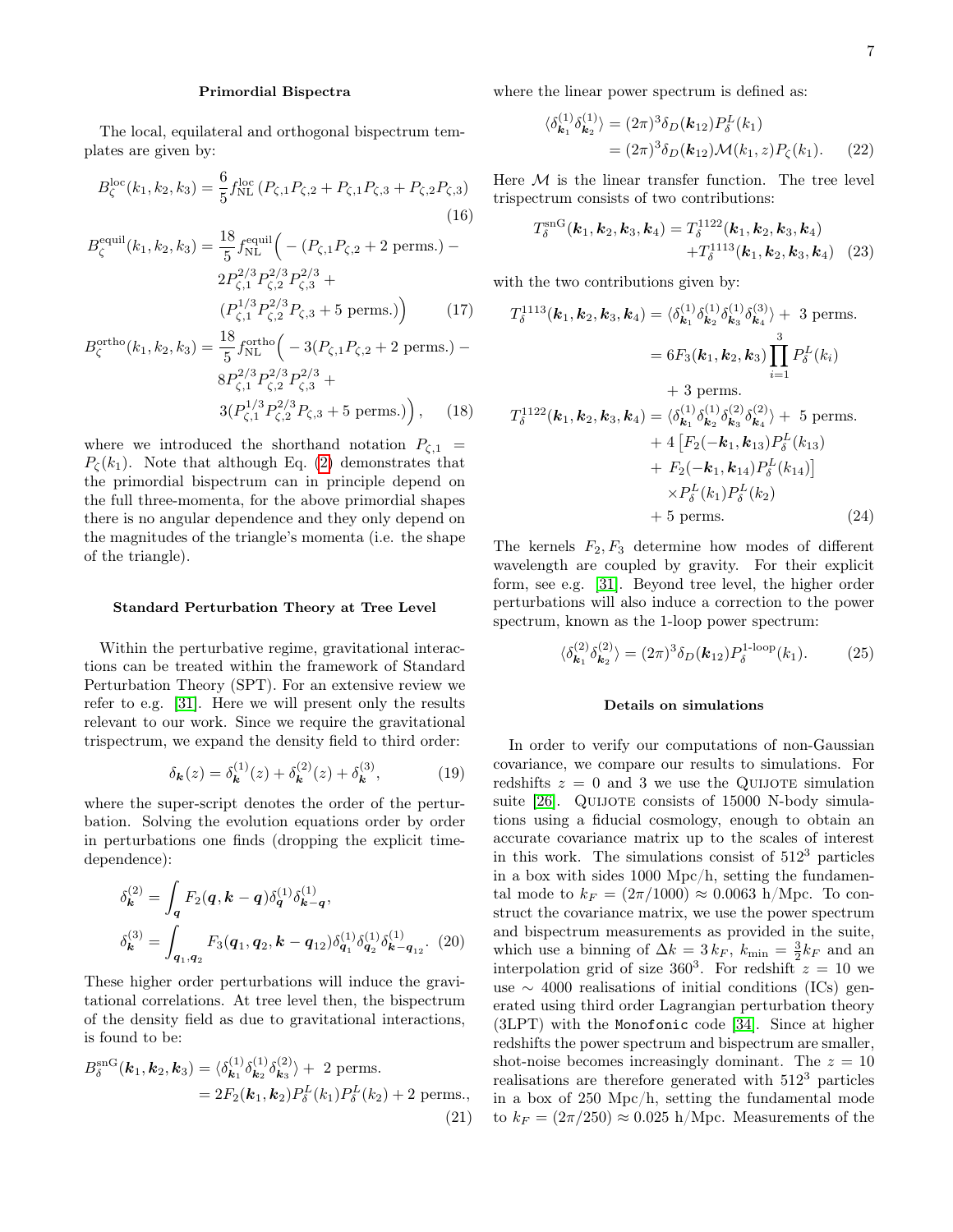

<span id="page-7-3"></span>FIG. 3. Similar plot as Figure [1](#page-4-0) but now for orthogonal non-Gaussianity.

power spectrum and bispectrum are done using the codes Pylians [\[60\]](#page-10-38) and PySpectrum [\[61\]](#page-10-39) respectively, with the same settings as used for the QUIJOTE measurements. Having measured the power spectrum and bispectrum from many realizations of the simulation, we obtain the covariance matrix through Eq. [\(8\)](#page-2-0). When inverting the covariance matrix from simulations, we include the Hartlap factor to unbias the numerical matrix [\[62\]](#page-10-40).

Evaluation of bin-averaged primordial bispectra. In order to compute the Fisher information for primordial bispectra from the simulations, we need the bin-averaged derivatives of the theoretical bispectrum with respect to  $f_{\text{NL}}$  that appear in Eq. [\(7\)](#page-2-6):

$$
\frac{\partial \hat{B}(k_1, k_2, k_3)}{\partial f_{\text{NL}}} = \frac{1}{V_{123}} \int_{k_1} d^3 \mathbf{q}_1 \int_{k_2} d^3 \mathbf{q}_2 \int_{k_3} d^3 \mathbf{q}_3
$$

$$
\frac{\partial B(\mathbf{q}_1, \mathbf{q}_2, \mathbf{q}_3)}{\partial f_{\text{NL}}}
$$

$$
= \frac{1}{V_{123}} \int_{k_1} d^3 \mathbf{q}_1 \int_{k_2} d^3 \mathbf{q}_2 \int_{k_3} d^3 \mathbf{q}_3
$$

$$
\left(\prod_{i=1}^3 \mathcal{M}(q_i, z)\right) B_{\zeta}(\mathbf{q}_1, \mathbf{q}_2, \mathbf{q}_3)|_{f_{\text{NL}}=1},
$$
(26)

where the hat denotes a bin-averaged quantity and the volume of the bin is given by

$$
V_{123} = \int_{k_1} d^3 \mathbf{q}_1 \int_{k_2} d^3 \mathbf{q}_2 \int_{k_3} d^3, \mathbf{q}_3 \qquad (27)
$$

and the integrals denote a binning similar to that of the simulation measurements, i.e. over spherical shells with centers  $k_i$  and width  $[k_i - 3k_F/2, k_i + 3k_F/2]$ .

Orthogonal shape. When computing the bin-averaged orthogonal shape bispectrum, one realizes that it becomes negative for certain triangle configurations. For the coarse binning  $(\Delta k = 3k_F)$  of the simulation data

we use, the bin-averaged bispectrum in Eq. [\(26\)](#page-7-2) suffers from cancellations within the bin, removing part of the signal. Since remeasuring the bispectrum in QUIJOTE simulations with finer binning goes beyond the scope of this paper, we decided to omit these results. Nonetheless, our predictions in the thin bin approximation are presented in Figure [3](#page-7-3) and for  $z = 0$  agree well with the simulation results presented in [\[51\]](#page-10-32).

# Details on the Fisher matrix in the thin bins limit

To produce our theoretical predictions of the loss of constraining power due to non-Gaussian covariance, we take the continuous limit of Eq. [\(7\)](#page-2-6) while approximating the inverse covariance matrix.

As explained in the main text, this allows us to probe a wide range of scales at low computational cost. The main complication for Eq. [\(12\)](#page-2-1) is to explicitly compute the inverse covariance as a function of triangle configurations. To this end, we expand the inverse using a Neumann series:

<span id="page-7-0"></span>
$$
C^{-1} = \sum_{n=0}^{\infty} \left( -C_{\mathcal{G}}^{-1} C_{\mathcal{G}} \right)^n C_{\mathcal{G}}^{-1},\tag{28}
$$

such that we never have to invert the non-Gaussian covariance matrix that contains off-diagonal terms. Hence the Fisher matrix becomes the sum of infinitely many terms:

$$
F_{ab} = \sum_{n=0}^{\infty} \sum_{TT'} \frac{\partial B_T}{\partial p_a} \left( \left( -C_{\mathcal{G}}^{-1} C_{\mathcal{G}} \right)^n C_{\mathcal{G}}^{-1} \right)_{TT'} \frac{\partial B_T}{\partial p_b}. (29)
$$

Since the terms in this sum are increasingly complicated to compute (in the continuous limit, every matrix multiplication becomes an integral over triangle configurations), we choose to approximate the expansion using:

<span id="page-7-2"></span><span id="page-7-1"></span>
$$
F_{ab} = \sum_{TT'} \frac{\partial B_T}{\partial p_a} \left( C_G^{-1} \right)_{TT'} \frac{\partial B_T}{\partial p_b}
$$
  
+ 
$$
\sum_{n=1}^{\infty} \frac{\left( \sum_{TT'} \frac{\partial B_T}{\partial p_a} \left( -C_G^{-1} C_{nG} C_G^{-1} \right)_{TT'} \frac{\partial B_T}{\partial p_b} \right)^n}{\left( \sum_{TT'} \frac{\partial B_T}{\partial p_a} \left( C_G^{-1} \right)_{TT'} \frac{\partial B_T}{\partial p_b} \right)^{n-1}}
$$
  
= 
$$
F_{ab}^G + \sum_{n=1}^{\infty} (-1)^n \frac{\left( \delta F_{ab}^{\text{nG}} \right)^n}{\left( F_{ab}^{\text{G}} \right)^{n-1}}
$$
(30)

which can be recognised as the expansion of Eq. [\(13\)](#page-2-5). The approximation of Eq. [\(30\)](#page-7-1) seems to work reasonably well in the range of  $k_{\text{max}}$  we compare with simulation results (see Fig. [1](#page-4-0) in the main text). On the other hand, our key result is that these non-Gaussian terms are actually important, therefore we expect our approximation to break down. This motivates further work in defining a proper estimator for primordial non-Gaussianity in the presence of non-Gaussian covariance terms.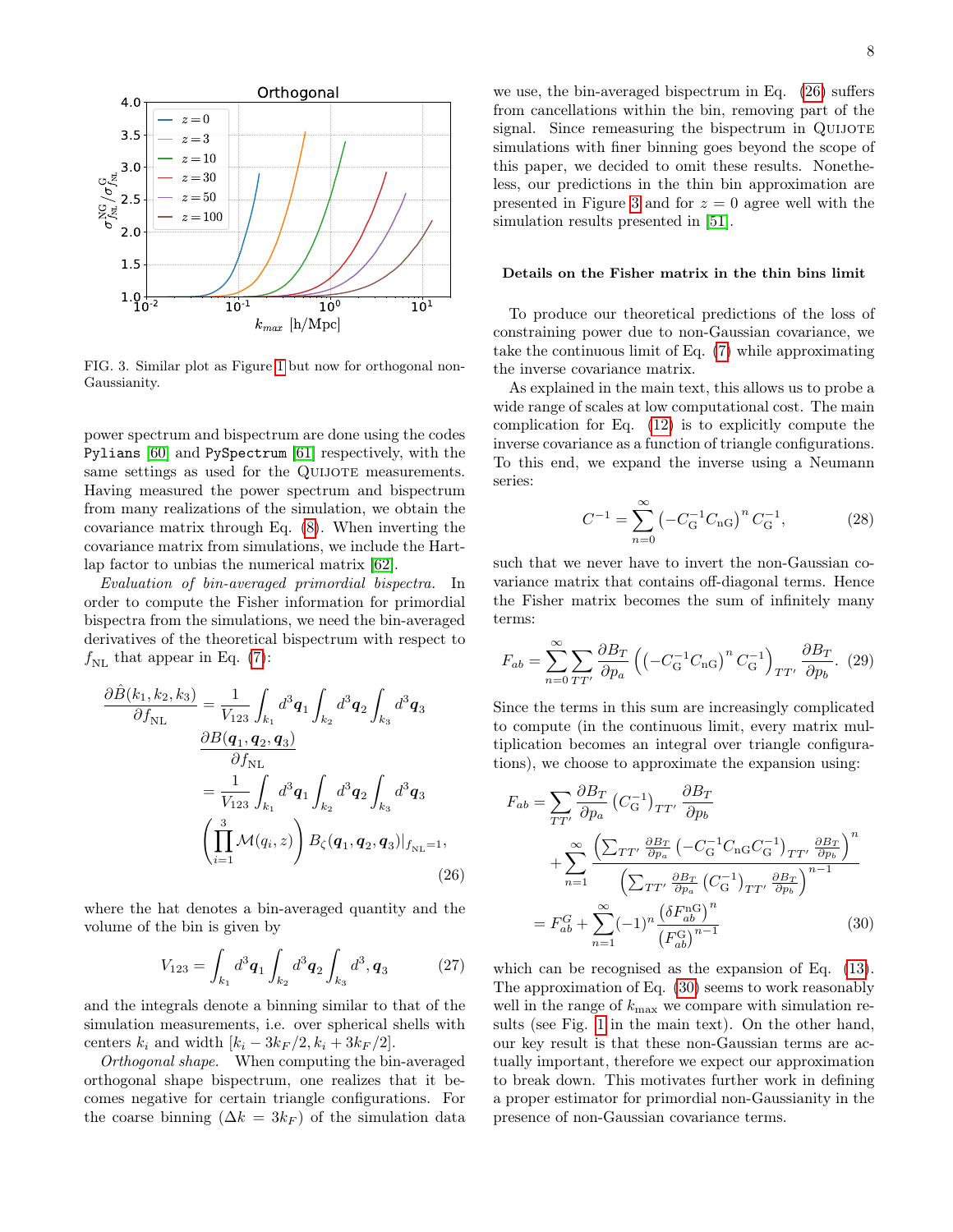

<span id="page-8-0"></span>FIG. 4. The estimated uncertainty on  $f_{\text{NL}}$  as a function of  $k_{\text{max}}$  in the matter field at different redshifts, when including non-Gaussian covariance. The volume of the survey is taken to be  $1 \ (\text{Gpc/h})^3$ . Each redshift is shown up to the corresponding non-linear scale  $k_{\text{NL}}$ . Solid black is the (redshift independent) uncertainty assuming only Gaussian covariance.

### Dependence of the uncertainty on  $k_{\text{max}}$

To further investigate the saturation of signal-tonoise when including a non-Gaussian covariance, we plot the uncertainties on the amplitude of primordial non-Gaussianities from the matter bispectrum in real space using our model for the non-Gaussian covariance as a function of  $k_{\text{max}}$  in Figure [4.](#page-8-0) All lines are plotted up to the non-linear scale  $k_{\text{NL}}$  for the respective redshift as given by Eq.  $(6)$ . The black line is the uncertainty

computed in the approximation of only Gaussian covariance, which is redshift independent. From this visualisation, it is clear that the information content degrades when including non-Gaussian terms, even saturating before reaching the non-linear scale, especially for the local template.

### Details on the PUMA analysis

We perform the analysis of the impact of non-Gaussian covariance on the PUMA survey along the lines of Ref. [\[21\]](#page-10-3). We use a binning of  $\Delta z = 0.1$  between  $2 < z < 6$ . The largest available scale is set by the volume  $V_s(z)$  of the redshift bin through  $k_{\min}(z) = k_F(z) = 2\pi/L(z)$ , where  $L(z) = V_s(z)^{1/3}$ ,  $V_s(z) = \frac{4\pi}{3} (r(z + \Delta z)^3 - r(z (\Delta z)^3$  and  $r(z)$  is the comoving distance to redshift z in units of Mpc/h.

Foregrounds. 21-cm intensity mapping is complicated by foregrounds, especially on large scales in the lineof-sight direction. Therefore, the largest scale is effectively set by a foreground cut in the line-of-sight direction  $(k_{\parallel, \text{min}} = 0.01 \text{ h/Mpc}$ , removing much of the dependence on the choice of redshift binning. The analysis is limited to linear scales by choosing  $k_{\text{max}}(z)$  to fractions of  $k_{\text{NL}}(z)$ , namely  $0.5 k_{\text{NL}}(z)$  and  $0.75 k_{\text{NL}}(z)$ , where the non-linear scale is given in Eq. [\(6\)](#page-2-4). We model the foreground wedge by excluding all modes for which

<span id="page-8-1"></span>
$$
k_{\parallel} < \frac{r(z)H(z)}{c(1+z)} \sin\left(0.66N_w\theta_{\text{FOV}}(z)\right) \times k_{\perp}.\tag{31}
$$

Here  $H(z)$  is the Hubble parameter,  $\theta_{\text{FOV}}(z)$  =  $\lambda_{21}(z)/D_{\text{eff}}$ ,  $\lambda_{21}(z)$  is the redshifted 21-cm wavelength  $\lambda_{21}(z)/D_{\text{eff}}$ ,  $\lambda_{21}(z)$  is the redshifted 21-cm wavelength<br>in meters and  $D_{\text{eff}} = (\sqrt{0.7} \times 6 \text{ meters})$  is the effective dish size of the PUMA setup.  $N_w$  determines the severity of the foreground wedge. We apply a pessimistic wedge cut of  $N_w = 3$  and a foreground cut  $k_{\parallel, \text{min}} = 0.01 \text{ h/Mpc}$ , in order to show that the loss of constraining power persists in such a setup. Finally, the largest and smallest accessible scales in the perpendicular direction are set by:

<span id="page-8-2"></span>
$$
k_{\perp,\max}(z) = \frac{2\pi D_{\max}}{\lambda_{21}(z)r(z)}, \qquad k_{\perp,\min}(z) = \frac{2\pi}{r(z)\theta_{\text{FOV}}(z)},\tag{32}
$$

where  $D_{\text{max}} = 700$  meters is the largest baseline of the PUMA setup. We show all the relevant scales together in Figure [5.](#page-9-11)

The hydrogen power spectrum and bispectrum. The calculation of hydrogen correlation functions in redshiftspace is significantly more involved than the matter field case from the modelling point of view. Besides nonlinearities in the matter field, we need to account for the biased relation between the hydrogen and matter distributions, redshift space distortions and stochasticity introduced by the discreteness effects and Poisson noise.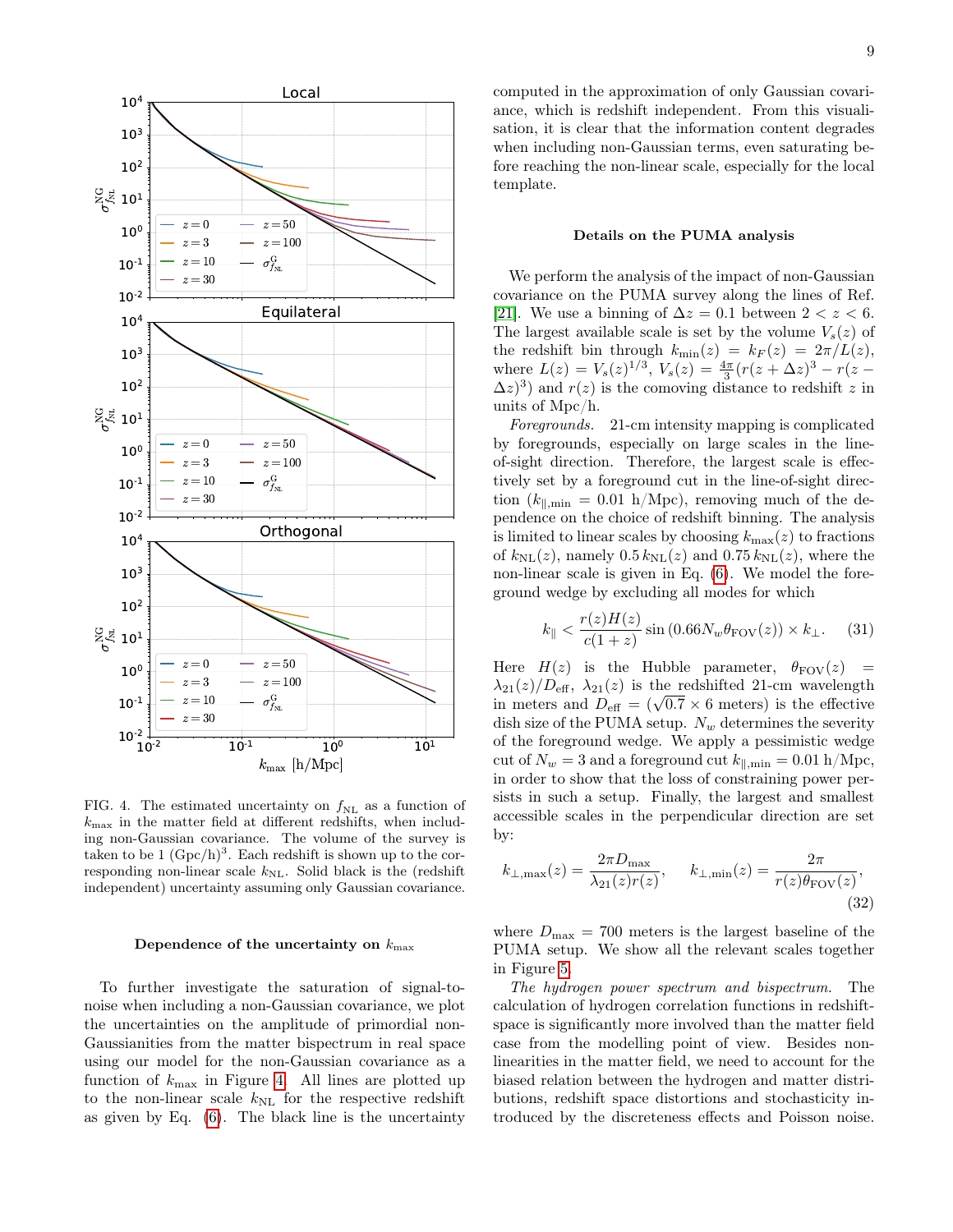A complete explanation of these modelling efforts can be found in [\[21\]](#page-10-3). Here we quote the hydrogen power spectrum and bispectrum for reference, defined as

<span id="page-9-9"></span>
$$
P_{\rm HI}(z, \mathbf{k}) = P_N(z, \mathbf{k}) + T_b(z)^2 D_{\rm FOG}^P(z, \mathbf{k}) \times \left[ Z_1(z, \mathbf{k})^2 P_{\delta}^L(z, k) + P_{\varepsilon}(z) \right],
$$
 (33)

and

<span id="page-9-8"></span>
$$
B_{\rm HI}(z, \boldsymbol{k}_1, \boldsymbol{k}_2, \boldsymbol{k}_3) = T_b(z)^3 \left( D_{\rm FOG}^B(z, \boldsymbol{k}_1, \boldsymbol{k}_2, \boldsymbol{k}_3) \times \left[ \prod_{i=1}^3 Z_1(z, \boldsymbol{k}_i) B_{\delta}^{\rm pnG}(\boldsymbol{k}_1, \boldsymbol{k}_2, \boldsymbol{k}_3) \right. \\ \left. + 2Z_1(z, \boldsymbol{k}_1) Z_1(z, \boldsymbol{k}_2) Z_2(z, \boldsymbol{k}_1, \boldsymbol{k}_2) \right. \\ \left. \times P_{\delta}^L(z, \boldsymbol{k}_1) P_{\delta}^L(z, \boldsymbol{k}_2) + 2 \text{ perm} \right] \\ \left. + P_{\varepsilon \varepsilon \delta}(z) \left[ \sum_{i=1}^3 Z_1(z, \boldsymbol{k}_i) P_{\delta}^L(z, \boldsymbol{k}_i) \right. \right. \\ \left. + B_{\varepsilon}(z), \right. \tag{34}
$$

where  $P_N$  is the instrumental noise,  $T_b(z)$  is the brightness temperature of the 21-cm signal at a given redshift,  $P_{\varepsilon}, P_{\varepsilon \varepsilon \delta}, B_{\varepsilon}$  are stochastic noise contributions,  $Z_1, Z_2$  are the first and second order redshift space kernels,  $B_{\delta}^{\rm pnG}$ is the primordial contribution to the matter bispectrum as used in Eq. [\(26\)](#page-7-2) and  $D_{\text{FOG}}^B$  models the Finger-Of-God dumping effect. For the explicit expressions of these quantities we refer to [\[21\]](#page-10-3). The redshift space kernels contain bias parameters  ${b_1, b_2, b_{s^2}, b_{\Psi}, b_{\Psi\delta}}$  as well as the linear growth rate  $f$  due to redshift space distortions RSDs. The scale-dependent biases  ${b_{\Psi}, b_{\Psi\delta}}$  can be modelled in terms of  $\{b_1, b_2, f_{NL}\}$  (though see [\[63\]](#page-10-41) for a study of this approximation). This means primordial non-Gaussianity enters not only through  $B_{\delta}^{\text{pnG}}$  but also through the terms involving  $Z_1, Z_2$ , that contain the scale-dependent biases. Finally, the FOG factor is modelled using the velocity dispersion  $\sigma_v$ . In this work we are only interested in signal-to-noise for  $f_{\text{NL}}$  coming from the hydrogen bispectrum, hence the total number of parameters including the stochastic noise contributions equals 8:

$$
\mathbf{p} = \{f_{\mathrm{NL}}, b_1, b_2, b_{s^2}, f, \sigma_v, P_{\varepsilon \varepsilon \delta}, B_{\varepsilon} \}
$$
(35)

We calculate the Fisher matrix of the 8 parameters that enter the hydrogen bispectrum, with and without non-Gaussian covariance at each redshift bin using the weighted estimator approach described above [\[37\]](#page-10-16). Contrary to [\[21\]](#page-10-3) we do not account for theoretical errors on the bias parameters in our analysis, which adds additional covariance (including off-diagonal) to account for uncertainties in the bias model along the lines of Ref. [\[64\]](#page-11-0). Once we have the Gaussian and non-Gaussian Fisher matrices, we marginalise over the 7 nuisance parameters by inverting the Fisher matrix at every redshift. The



<span id="page-9-11"></span>FIG. 5. Smallest and largest accessible scales as a function of redshift for the PUMA survey. The smallest overall scale  $k_{\text{max}}$  is determined by the non-linear scale. The largest overall scale  $k_{\text{min}}$  is set by the volume of the redshift bin and hence depends on the choice of binning. The smallest and largest scales in the perpendicular direction,  $k_{\perp,\text{max}}$  and  $k_{\perp,\text{min}}$  are set by properties of the experiment. Finally, we apply a foreground cut  $k_{\parallel,min} = 0.01$  h/Mpc in the line-of-sight direction, that effectively replaces  $k_{\min}$ , removing most dependence on the choice of binning.

marginalised uncertainty for  $f_{\text{NL}}$  is then given by:

<span id="page-9-10"></span>
$$
\sigma_{f_{\rm NL}}(z) = \left(F^{-1}(z)\right)_{f_{\rm NL} f_{\rm NL}}^{1/2} \tag{36}
$$

The ratio of the estimated uncertainty including non-Gaussian covariance over Gaussian covariance is shown in Figure [2.](#page-5-0)

- <span id="page-9-0"></span>∗ [t.s.floss@rug.nl](mailto:t.s.floss@rug.nl)
- <span id="page-9-1"></span>[1] A. H. Guth, [Phys. Rev. D](http://dx.doi.org/10.1103/PhysRevD.23.347) **23**, 347 (1981).
- [2] A. D. Linde, [Phys. Lett. B](http://dx.doi.org/10.1016/0370-2693(82)91219-9) 108, 389 (1982).
- <span id="page-9-2"></span>[3] A. Albrecht and P. J. Steinhardt, [Phys. Rev. Lett.](http://dx.doi.org/10.1103/PhysRevLett.48.1220) 48, [1220 \(1982\).](http://dx.doi.org/10.1103/PhysRevLett.48.1220)
- <span id="page-9-3"></span>[4] Y. Akrami et al. (Planck), (2018), [arXiv:1807.06211](http://arxiv.org/abs/1807.06211) [\[astro-ph.CO\].](http://arxiv.org/abs/1807.06211)
- <span id="page-9-4"></span>[5] P. D. Meerburg et al., (2019), [arXiv:1903.04409 \[astro](http://arxiv.org/abs/1903.04409)[ph.CO\].](http://arxiv.org/abs/1903.04409)
- <span id="page-9-5"></span>[6] A. Achúcarro et al., (2022), [arXiv:2203.08128 \[astro](http://arxiv.org/abs/2203.08128)[ph.CO\].](http://arxiv.org/abs/2203.08128)
- <span id="page-9-6"></span>[7] N. Arkani-Hamed and J. Maldacena, (2015), [arXiv:1503.08043 \[hep-th\].](http://arxiv.org/abs/1503.08043)
- <span id="page-9-7"></span>[8] R. Takahashi, N. Yoshida, M. Takada, T. Matsubara, N. Sugiyama, I. Kayo, T. Nishimichi, S. Saito, and A. Taruya, [Astrophys. J.](http://dx.doi.org/10.1088/0004-637X/726/1/7) 726, 7 (2011), [arXiv:0912.1381](http://arxiv.org/abs/0912.1381) [\[astro-ph.CO\].](http://arxiv.org/abs/0912.1381)
- [9] K. C. Chan and L. Blot, Phys. Rev. D **96**[, 023528 \(2017\),](http://dx.doi.org/10.1103/PhysRevD.96.023528) [arXiv:1610.06585 \[astro-ph.CO\].](http://arxiv.org/abs/1610.06585)
- [10] K. C. Chan, A. Moradinezhad Dizgah, and J. Noreña, Phys. Rev. D 97[, 043532 \(2018\),](http://dx.doi.org/10.1103/PhysRevD.97.043532) [arXiv:1709.02473 \[astro](http://arxiv.org/abs/1709.02473)[ph.CO\].](http://arxiv.org/abs/1709.02473)
- [11] D. Wadekar and R. Scoccimarro, [Phys. Rev. D](http://dx.doi.org/10.1103/PhysRevD.102.123517) 102, [123517 \(2020\),](http://dx.doi.org/10.1103/PhysRevD.102.123517) [arXiv:1910.02914 \[astro-ph.CO\].](http://arxiv.org/abs/1910.02914)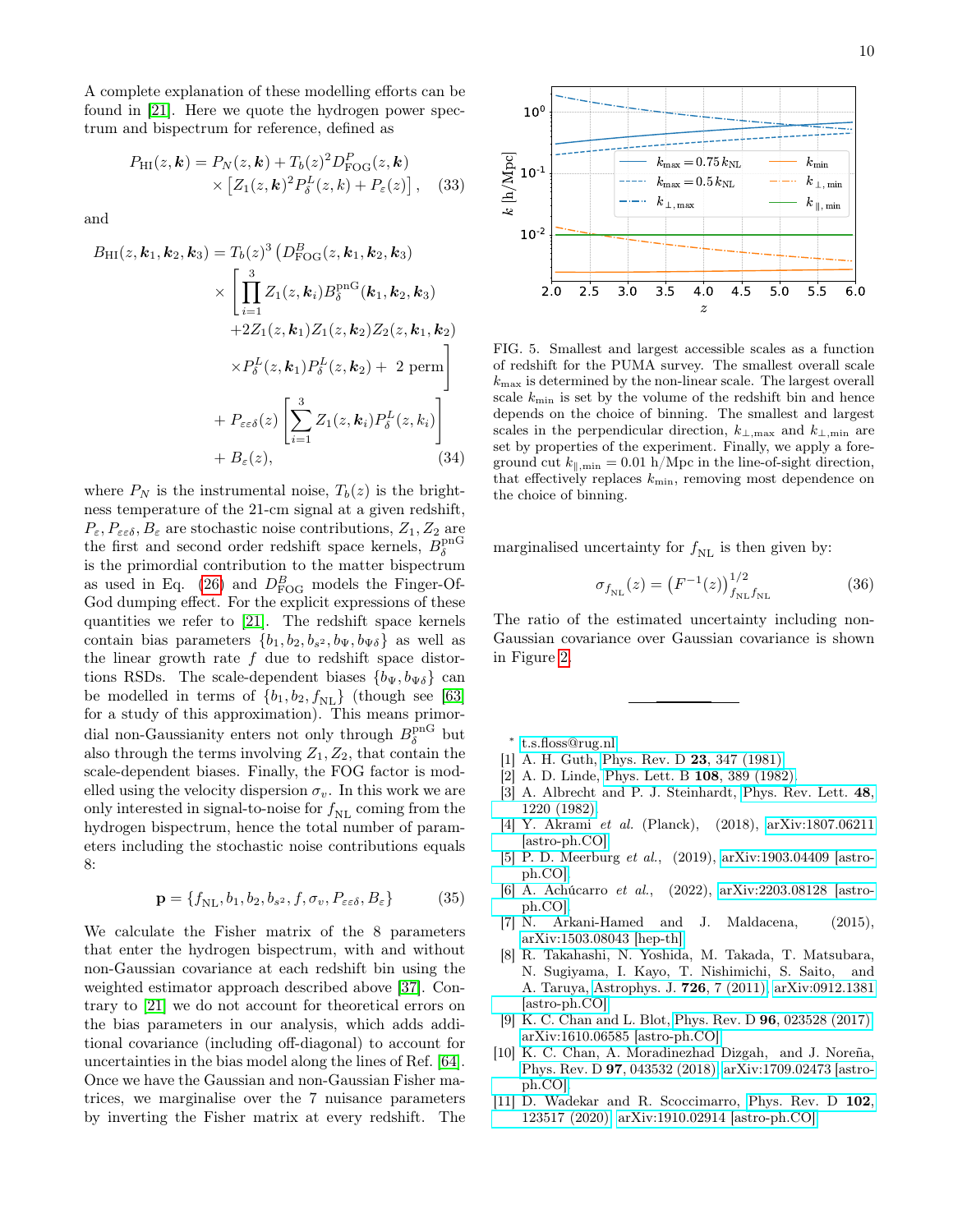- [12] A. Barreira, JCAP 03[, 008 \(2019\),](http://dx.doi.org/10.1088/1475-7516/2019/03/008) [arXiv:1901.01243](http://arxiv.org/abs/1901.01243) [\[astro-ph.CO\].](http://arxiv.org/abs/1901.01243)
- [13] D. Gualdi and L. Verde, JCAP 06[, 041 \(2020\),](http://dx.doi.org/10.1088/1475-7516/2020/06/041) [arXiv:2003.12075 \[astro-ph.CO\].](http://arxiv.org/abs/2003.12075)
- [14] A. Oddo, F. Rizzo, E. Sefusatti, C. Porciani, and P. Monaco, JCAP 11[, 038 \(2021\),](http://dx.doi.org/ 10.1088/1475-7516/2021/11/038) [arXiv:2108.03204](http://arxiv.org/abs/2108.03204) [\[astro-ph.CO\].](http://arxiv.org/abs/2108.03204)
- [15] A. Barreira, JCAP 01[, 033 \(2022\),](http://dx.doi.org/10.1088/1475-7516/2022/01/033) [arXiv:2107.06887](http://arxiv.org/abs/2107.06887) [\[astro-ph.CO\].](http://arxiv.org/abs/2107.06887)
- <span id="page-10-17"></span>[16] M. Biagetti, L. Castiblanco, J. Noreña, and E. Sefusatti, (2021), [arXiv:2111.05887 \[astro-ph.CO\].](http://arxiv.org/abs/2111.05887)
- <span id="page-10-0"></span>[17] F. Rizzo, C. Moretti, K. Pardede, A. Eggemeier, A. Oddo, E. Sefusatti, C. Porciani, and P. Monaco, (2022), [arXiv:2204.13628 \[astro-ph.CO\].](http://arxiv.org/abs/2204.13628)
- <span id="page-10-1"></span>[18] J. B. Muñoz, Y. Ali-Haïmoud, and M. Kamionkowski, Phys. Rev. D 92[, 083508 \(2015\),](http://dx.doi.org/ 10.1103/PhysRevD.92.083508) [arXiv:1506.04152 \[astro](http://arxiv.org/abs/1506.04152)[ph.CO\].](http://arxiv.org/abs/1506.04152)
- [19] X. Chen, P. D. Meerburg, and M. Münchmeyer, [JCAP](http://dx.doi.org/10.1088/1475-7516/2016/09/023) 09[, 023 \(2016\),](http://dx.doi.org/10.1088/1475-7516/2016/09/023) [arXiv:1605.09364 \[astro-ph.CO\].](http://arxiv.org/abs/1605.09364)
- <span id="page-10-25"></span>[20] P. D. Meerburg, M. Münchmeyer, J. B. Muñoz, and X. Chen, JCAP 03[, 050 \(2017\),](http://dx.doi.org/10.1088/1475-7516/2017/03/050) [arXiv:1610.06559 \[astro](http://arxiv.org/abs/1610.06559)[ph.CO\].](http://arxiv.org/abs/1610.06559)
- <span id="page-10-3"></span>[21] D. Karagiannis, A. Slosar, and M. Liguori, [JCAP](http://dx.doi.org/10.1088/1475-7516/2020/11/052) 11, [052 \(2020\),](http://dx.doi.org/10.1088/1475-7516/2020/11/052) [arXiv:1911.03964 \[astro-ph.CO\].](http://arxiv.org/abs/1911.03964)
- [22] T. Flöss, T. de Wild, P. D. Meerburg, and L. V. E. Koopmans, (2022), [arXiv:2201.08843 \[astro-ph.CO\].](http://arxiv.org/abs/2201.08843)
- <span id="page-10-26"></span>[23] D. Yamauchi, (2022), [arXiv:2203.15599 \[astro-ph.CO\].](http://arxiv.org/abs/2203.15599)
- <span id="page-10-2"></span>[24] D. Karagiannis, R. Maartens, and L. Randrianjanahary, (2022), [arXiv:2206.07747 \[astro-ph.CO\].](http://arxiv.org/abs/2206.07747)
- <span id="page-10-4"></span>[25] R. Ansari et al. (Cosmic Visions 21 cm), (2018), [arXiv:1810.09572 \[astro-ph.CO\].](http://arxiv.org/abs/1810.09572)
- <span id="page-10-5"></span>[26] F. Villaescusa-Navarro et al., [Astrophys. J. Suppl.](http://dx.doi.org/ 10.3847/1538-4365/ab9d82) 250, [2 \(2020\),](http://dx.doi.org/ 10.3847/1538-4365/ab9d82) [arXiv:1909.05273 \[astro-ph.CO\].](http://arxiv.org/abs/1909.05273)
- <span id="page-10-6"></span>[27] N. Aghanim et al. (Planck), [Astron. Astrophys.](http://dx.doi.org/10.1051/0004-6361/201833910) 641, A6 [\(2020\),](http://dx.doi.org/10.1051/0004-6361/201833910) [Erratum: Astron.Astrophys. 652, C4 (2021)], [arXiv:1807.06209 \[astro-ph.CO\].](http://arxiv.org/abs/1807.06209)
- <span id="page-10-7"></span>[28] P. A. R. Ade et al. (Planck), [Astron. Astrophys.](http://dx.doi.org/10.1051/0004-6361/201525830) 594, [A13 \(2016\),](http://dx.doi.org/10.1051/0004-6361/201525830) [arXiv:1502.01589 \[astro-ph.CO\].](http://arxiv.org/abs/1502.01589)
- <span id="page-10-8"></span>[29] H. Lee, D. Baumann, and G. L. Pimentel, [JHEP](http://dx.doi.org/10.1007/JHEP12(2016)040) 12, 040 [\(2016\),](http://dx.doi.org/10.1007/JHEP12(2016)040) [arXiv:1607.03735 \[hep-th\].](http://arxiv.org/abs/1607.03735)
- <span id="page-10-9"></span>[30] C. Cheung, P. Creminelli, A. L. Fitzpatrick, J. Kaplan, and L. Senatore, JHEP 03[, 014 \(2008\),](http://dx.doi.org/ 10.1088/1126-6708/2008/03/014) [arXiv:0709.0293](http://arxiv.org/abs/0709.0293) [\[hep-th\].](http://arxiv.org/abs/0709.0293)
- <span id="page-10-10"></span>[31] F. Bernardeau, S. Colombi, E. Gaztanaga, and R. Scoccimarro, [Phys. Rept.](http://dx.doi.org/10.1016/S0370-1573(02)00135-7) 367, 1 (2002), [arXiv:astro](http://arxiv.org/abs/astro-ph/0112551)[ph/0112551.](http://arxiv.org/abs/astro-ph/0112551)
- <span id="page-10-11"></span>[32] Other definitions have been considered in the literature, e.g. [\[65\]](#page-11-1) studies the non-linear scale for the bispectrum specifically. The precise definition of  $k_{\text{NL}}$  does not qualitatively change the results of this paper.
- <span id="page-10-12"></span>[33] R. E. Angulo and O. Hahn, [\(2021\), 10.1007/s41115-021-](http://dx.doi.org/10.1007/s41115-021-00013-z) [00013-z,](http://dx.doi.org/10.1007/s41115-021-00013-z) [arXiv:2112.05165 \[astro-ph.CO\].](http://arxiv.org/abs/2112.05165)
- <span id="page-10-13"></span>[34] M. Michaux, O. Hahn, C. Rampf, and R. E. Angulo, [Mon. Not. Roy. Astron. Soc.](http://dx.doi.org/ 10.1093/mnras/staa3149) 500, 663 (2020), [arXiv:2008.09588 \[astro-ph.CO\].](http://arxiv.org/abs/2008.09588)
- <span id="page-10-14"></span>[35] R. Scoccimarro, S. Colombi, J. N. Fry, J. A. Frieman, E. Hivon, and A. Melott, [Astrophys. J.](http://dx.doi.org/10.1086/305399) 496, 586 (1998), [arXiv:astro-ph/9704075.](http://arxiv.org/abs/astro-ph/9704075)
- <span id="page-10-15"></span>[36] We also measure the power spectrum, since, as we show below, it enters in the calculation of the covariance. The estimator of the power spectrum is

$$
\hat{P}(k) \equiv \frac{k_F^3}{N_k} \sum_{\mathbf{q} \in k} \delta_{\mathbf{q}} \delta_{-\mathbf{q}},\tag{37}
$$

where  $N_k$  gives the number of modes in each k-bin.

- <span id="page-10-16"></span>[37] The approximate equality indicates the thin shell approximation.
- <span id="page-10-18"></span>[38] This is very similar to how lensing-induced covariance mostly affects measurements of the local bispectrum in the CMB [\[49\]](#page-10-30).
- <span id="page-10-19"></span>[39] V. Desjacques, D. Jeong, and F. Schmidt, [Phys. Rept.](http://dx.doi.org/10.1016/j.physrep.2017.12.002) 733[, 1 \(2018\),](http://dx.doi.org/10.1016/j.physrep.2017.12.002) [arXiv:1611.09787 \[astro-ph.CO\].](http://arxiv.org/abs/1611.09787)
- <span id="page-10-20"></span>[40] N. Dalal, O. Dore, D. Huterer, and A. Shirokov, [Phys.](http://dx.doi.org/10.1103/PhysRevD.77.123514) Rev. D 77[, 123514 \(2008\),](http://dx.doi.org/10.1103/PhysRevD.77.123514) [arXiv:0710.4560 \[astro-ph\].](http://arxiv.org/abs/0710.4560)
- [41] S. Matarrese and L. Verde, [Astrophys. J. Lett.](http://dx.doi.org/10.1086/587840) 677, L77 [\(2008\),](http://dx.doi.org/10.1086/587840) [arXiv:0801.4826 \[astro-ph\].](http://arxiv.org/abs/0801.4826)
- <span id="page-10-21"></span>[42] A. Slosar, C. Hirata, U. Seljak, S. Ho, and N. Padmanabhan, JCAP 08[, 031 \(2008\),](http://dx.doi.org/ 10.1088/1475-7516/2008/08/031) [arXiv:0805.3580 \[astro-ph\].](http://arxiv.org/abs/0805.3580)
- <span id="page-10-22"></span>[43] M. Biagetti, Galaxies 7[, 71 \(2019\),](http://dx.doi.org/10.3390/galaxies7030071) [arXiv:1906.12244](http://arxiv.org/abs/1906.12244) [\[astro-ph.CO\].](http://arxiv.org/abs/1906.12244)
- <span id="page-10-23"></span>[44] We have confirmed that our forecasts, using very similar assumption about the PUMA survey, result in forecasts on  $\sigma(f_{\text{NL}})$  that are consistent with those presented in Refs. [\[21,](#page-10-3) [66\]](#page-11-2) when neglecting non-Gaussian covariance.
- <span id="page-10-24"></span>[45] E. Castorina and F. Villaescusa-Navarro, [Mon. Not. Roy.](http://dx.doi.org/10.1093/mnras/stx1599) Astron. Soc. 471[, 1788 \(2017\),](http://dx.doi.org/10.1093/mnras/stx1599) [arXiv:1609.05157 \[astro](http://arxiv.org/abs/1609.05157)[ph.CO\].](http://arxiv.org/abs/1609.05157)
- <span id="page-10-27"></span>[46] R. de Putter, (2018), [arXiv:1802.06762 \[astro-ph.CO\].](http://arxiv.org/abs/1802.06762)
- <span id="page-10-28"></span>[47] D. J. Schlegel et al., (2019), [arXiv:1907.11171 \[astro](http://arxiv.org/abs/1907.11171)[ph.IM\].](http://arxiv.org/abs/1907.11171)
- <span id="page-10-29"></span>[48] C. Babusiaux et al. (MSE Science Team), (2019), [arXiv:1904.04907 \[astro-ph.IM\].](http://arxiv.org/abs/1904.04907)
- <span id="page-10-30"></span>[49] W. R. Coulton, P. D. Meerburg, D. G. Baker, S. Hotinli, A. J. Duivenvoorden, and A. van Engelen, [Phys. Rev. D](http://dx.doi.org/10.1103/PhysRevD.101.123504) 101[, 123504 \(2020\),](http://dx.doi.org/10.1103/PhysRevD.101.123504) [arXiv:1912.07619 \[astro-ph.CO\].](http://arxiv.org/abs/1912.07619)
- <span id="page-10-31"></span>[50] D. J. Eisenstein, H.-j. Seo, E. Sirko, and D. Spergel, [Astrophys. J.](http://dx.doi.org/ 10.1086/518712) 664, 675 (2007), [arXiv:astro-ph/0604362.](http://arxiv.org/abs/astro-ph/0604362)
- <span id="page-10-32"></span>[51] W. R. Coulton, F. Villaescusa-Navarro, D. Jamieson, M. Baldi, G. Jung, D. Karagiannis, M. Liguori, L. Verde, and B. D. Wandelt, (2022), [arXiv:2206.01619 \[astro](http://arxiv.org/abs/2206.01619)[ph.CO\].](http://arxiv.org/abs/2206.01619)
- <span id="page-10-33"></span>[52] F. Leclercq and B. Wandelt, [IAU Symp.](http://dx.doi.org/10.1017/S1743921314011120) 306, 1 (2014), [arXiv:1410.1546 \[astro-ph.CO\].](http://arxiv.org/abs/1410.1546)
- <span id="page-10-34"></span>[53] K. Cranmer, J. Brehmer, and G. Louppe, Proceedings of the National Academy of Sciences 117, 30055 (2020).
- <span id="page-10-35"></span>[54] J. Alsing, B. Wandelt, and S. Feeney, [Mon. Not. Roy.](http://dx.doi.org/10.1093/mnras/sty819) Astron. Soc. 477[, 2874 \(2018\),](http://dx.doi.org/10.1093/mnras/sty819) [arXiv:1801.01497 \[astro](http://arxiv.org/abs/1801.01497)[ph.CO\].](http://arxiv.org/abs/1801.01497)
- [55] J. Alsing, T. Charnock, S. Feeney, and B. Wandelt, [Mon. Not. Roy. Astron. Soc.](http://dx.doi.org/ 10.1093/mnras/stz1960) 488, 4440 (2019), [arXiv:1903.00007 \[astro-ph.CO\].](http://arxiv.org/abs/1903.00007)
- [56] N. Jeffrey and B. D. Wandelt, in  $34th$  Conference on Neural Information Processing Systems (2020) [arXiv:2011.05991 \[stat.ML\].](http://arxiv.org/abs/2011.05991)
- [57] B. K. Miller, A. Cole, G. Louppe, and C. Weniger, (2020), [arXiv:2011.13951 \[astro-ph.IM\].](http://arxiv.org/abs/2011.13951)
- <span id="page-10-36"></span>[58] A. Cole, B. K. Miller, S. J. Witte, M. X. Cai, M. W. Grootes, F. Nattino, and C. Weniger, (2021), [arXiv:2111.08030 \[astro-ph.CO\].](http://arxiv.org/abs/2111.08030)
- <span id="page-10-37"></span>[59] <https://github.com/tsfloss/pyNG>.
- <span id="page-10-38"></span>[60] <https://github.com/franciscovillaescusa/Pylians>.
- <span id="page-10-39"></span>[61] <https://github.com/changhoonhahn/pySpectrum>.
- <span id="page-10-40"></span>[62] J. Hartlap, P. Simon, and P. Schneider, [Astron. Astro](http://dx.doi.org/10.1051/0004-6361:20066170)phys. 464[, 399 \(2007\),](http://dx.doi.org/10.1051/0004-6361:20066170) [arXiv:astro-ph/0608064.](http://arxiv.org/abs/astro-ph/0608064)
- <span id="page-10-41"></span>[63] M. Biagetti, T. Lazeyras, T. Baldauf, V. Desjacques, and F. Schmidt, [Mon. Not. Roy. Astron. Soc.](http://dx.doi.org/ 10.1093/mnras/stx714) 468, 3277 [\(2017\),](http://dx.doi.org/ 10.1093/mnras/stx714) [arXiv:1611.04901 \[astro-ph.CO\].](http://arxiv.org/abs/1611.04901)